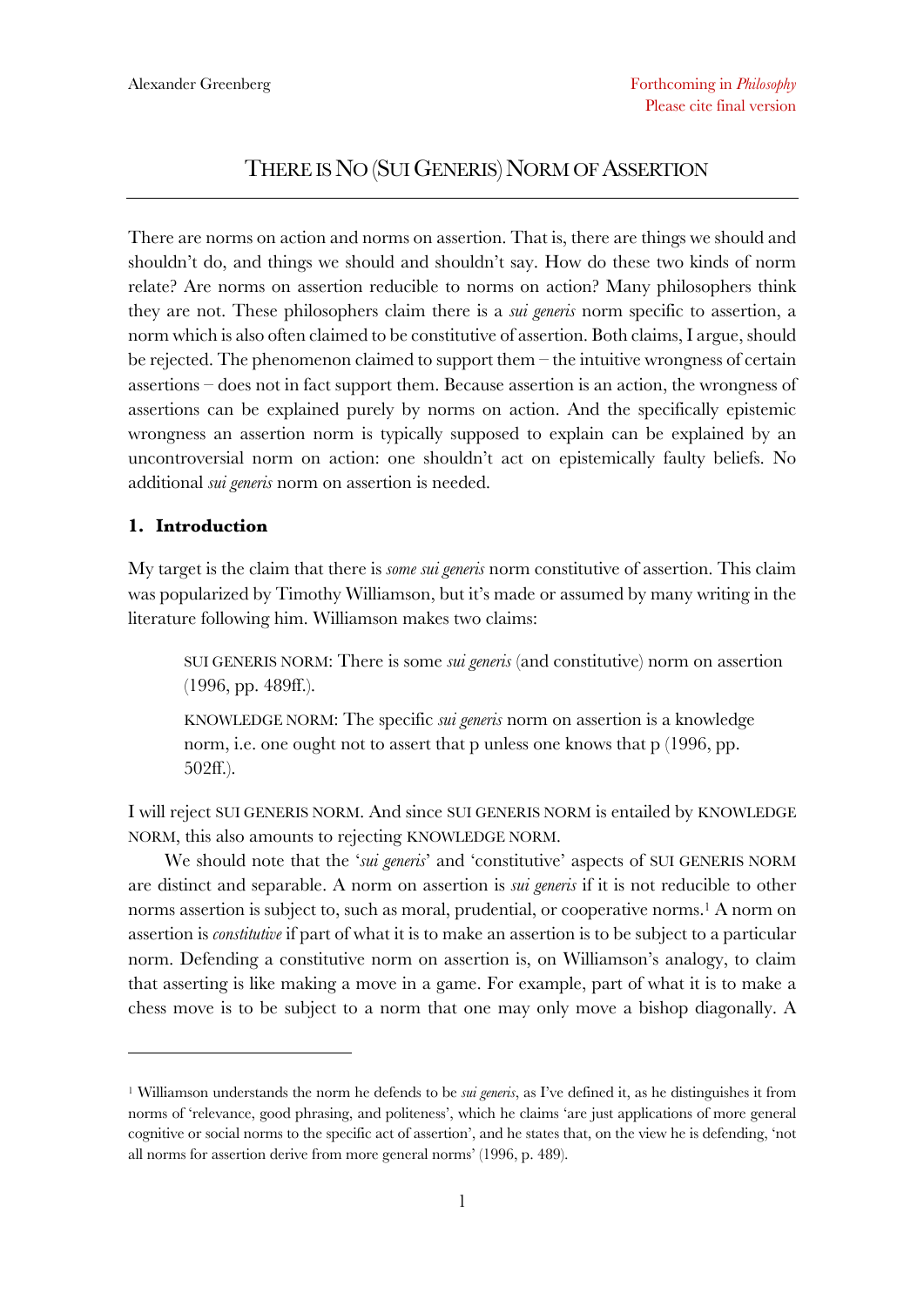constitutive norm on assertion is supposed to function like such constitutive norms involved in playing games.

Williamson defends both SUI GENERIS NORM and KNOWLEDGE NORM. He argues at length in support of KNOWLEDGE NORM; little to no direct argument is given for SUI GENERIS NORM. <sup>2</sup> Williamson argues that KNOWLEDGE NORM explains the intuitive wrongness of certain assertions. The resulting literature has largely agreed that the phenomena he appeals to are appropriately explained by some *sui generis* norm on assertion. The debate has largely been about *what* that norm prescribes, i.e. whether it's a KNOWLEDGE NORM or some alternative, such as:

TRUTH NORM: One ought not to assert that p unless p is true. (Weiner, 2005; Whiting, 2013)

JUSTIFICATION NORM: One ought not to assert that p unless one is justified in believing that p. (Douven, 2006; Kvanvig, 2009)

These other norms are claimed, *contra* Williamson, to *better* explain the intuitive wrongness of assertions.

I will dispute the key shared assumption that the intuitive wrongness of assertions is the kind of phenomenon best explained by a *sui generis* norm of assertion. I'll argue, *contra* Williamson and his critics, that the intuitive wrongness of assertions is just as well explained, if not better explained, by norms on action. This means independent argument for SUI GENERIS NORM is required before the intuitive wrongness of assertions provides any support for a specific *sui generis* norm on assertion.

I'll start, in §2, by summarising Williamson's arguments for KNOWLEDGE NORM. In §3, I'll outline the strategy of explaining the wrongness of assertions without appeal to a *sui generis* norm, which I'll call the 'no-norm-of-assertion strategy'. In §4, I'll discuss three versions of the no-norm-of-assertion strategy which don't work. I'll then give my own version in §5, which appeals to epistemic norms on action, and I'll answer objections to it in §6.

### **2. Williamson's arguments for knowledge norm**

Williamson claims knowledge norm best explains:

<sup>2</sup> It's not clear that Williamson takes himself to give arguments for SUI GENERIS NORM specifically. He briefly suggests that if there weren't some *sui generis* norm constitutive of assertion 'nothing would differentiate it from other speech acts' (1996, p. 489), but this claim is not defended in any depth. Also, he describes his method of arguing for a norm on assertion as 'supposing that [assertion] has such rules, in order to see where the hypothesis leads and what it explains' (1996, p. 490). Therefore, Williamson is probably best understood as viewing SUI GENERIS NORM and KNOWLEDGE NORM as jointly supported by the fact that they can explain the intuitive inappropriateness of assertions.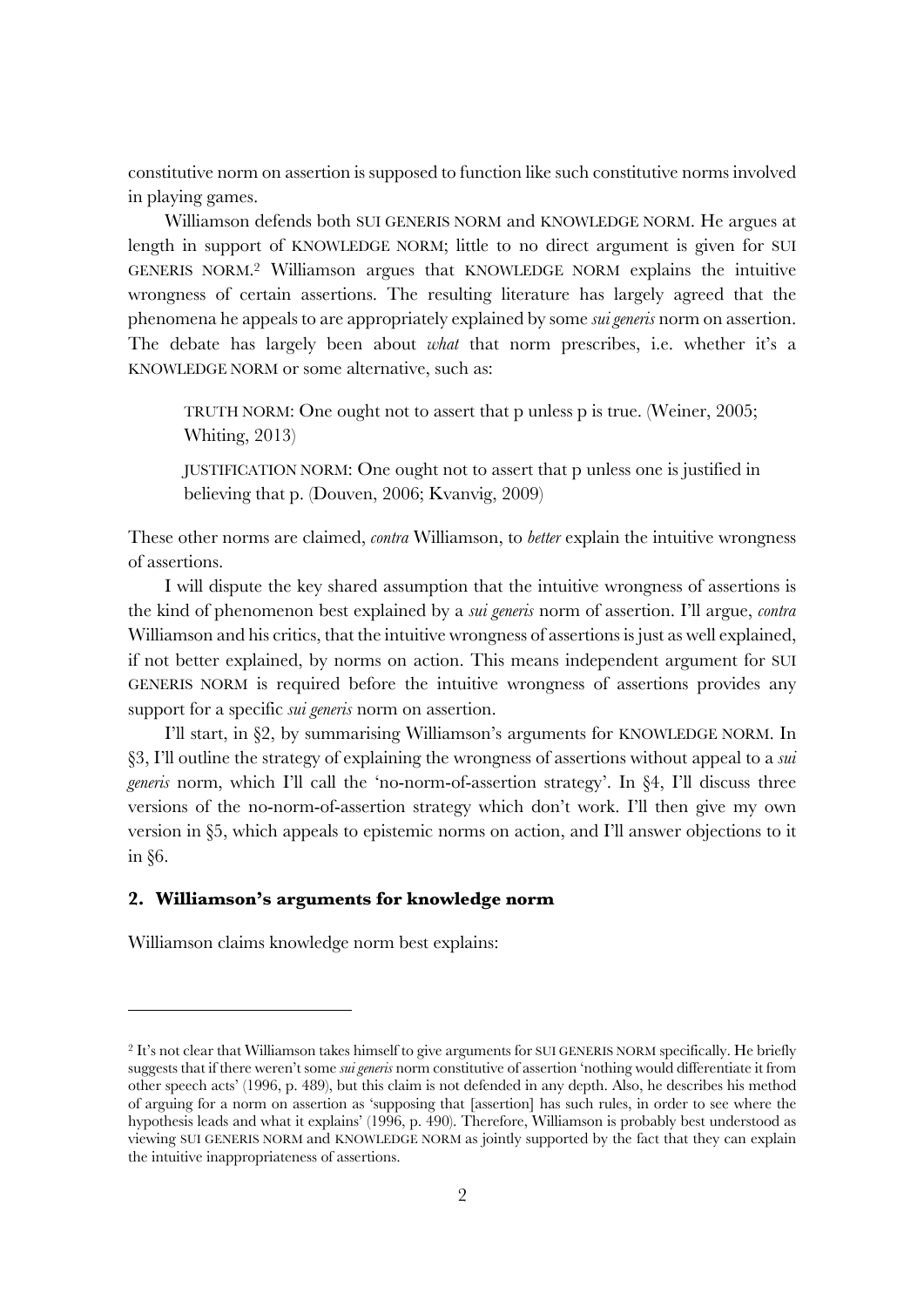- (a) The wrongness of asserting lottery propositions, e.g. 'My ticket didn't win'.
- (b) The wrongness of asserting a kind of Moore-paradoxical proposition, those of the form 'p, but I don't know that p'.
- (c) Why we respond to assertions by saying 'How do you know that?'.

In each case, Williamson claims alternative norms on assertion – in particular, a truth norm – cannot explain the phenomena. Let's briefly take each case in turn.

First, consider lottery propositions. Say you have a ticket in a very large lottery. The draw has taken place and your ticket has not won, but the results haven't been released yet. You think (quite rightly) that, given the number of tickets, your ticket is highly likely to *not* be the winning ticket. Williamson claims it is intuitively wrong for you to assert 'My ticket did not win'. This wrongness, Williamson claims, cannot be explained by a truth norm, because your assertion is true, and moreover you have very strong (albeit statistical) evidence that it is true (1996, pp. 498–501). A knowledge norm, however, *can* explain this wrongness because one plausibly cannot know that p if one has merely statistical evidence in favour of p (Williamson, 1996, pp. 502–4).

Second, consider propositions of the form 'p, but I don't know that p'. Williamson claims it's intuitively wrong to assert any such proposition. And this again can be explained by a knowledge norm, because such propositions cannot be known. Knowing one would involve knowing both conjuncts, and knowing the first conjunct makes the second conjunct false and, therefore, by the factivity of knowledge, not known. Given this, a knowledge norm explains why it's inevitably wrong to assert it (Williamson, 1996, p. 506). A truth norm on the other hand cannot do this, because propositions of the form 'p, but I don't know that p' can be true. Moreover, one can often have good evidence (though evidence short of knowledge) that such propositions are true (Williamson, 1996, p. 507). In fact, an example of a case in which someone has such evidence is the lottery case we've just covered.

Before moving on, we should note the wrongness or impropriety under discussion is understood to be distinctively *epistemic*, and distinct from non-epistemic ways in which assertions can be improper, e.g. by being tactless, deceptive, etc. Williamson doesn't explicitly say the wrongness in question is epistemic, but it's clear is he understands it to be. For example, Williamson claims his account explains why asserting p *represents* one as knowing p, because representing oneself in this way requires the 'epistemic authority' to do so: 'In doing anything for which authority is required (for example, issuing orders), one represents oneself as having the authority to do it. To have the (epistemic) authority to assert that  $P$  is to know that  $P'$  (Williamson, 1996, p. 505, fn. 9).

Williamson's third argument is that a knowledge norm best explains why a standard response to assertion is 'How do you know that?'. This response presupposes the speaker knows what they said. What makes this presupposition legitimate can only be easily explained, Williamson claims, by a knowledge norm, because only such a norm would give us an expectation that speakers know what they assert (1996, pp. 506–7).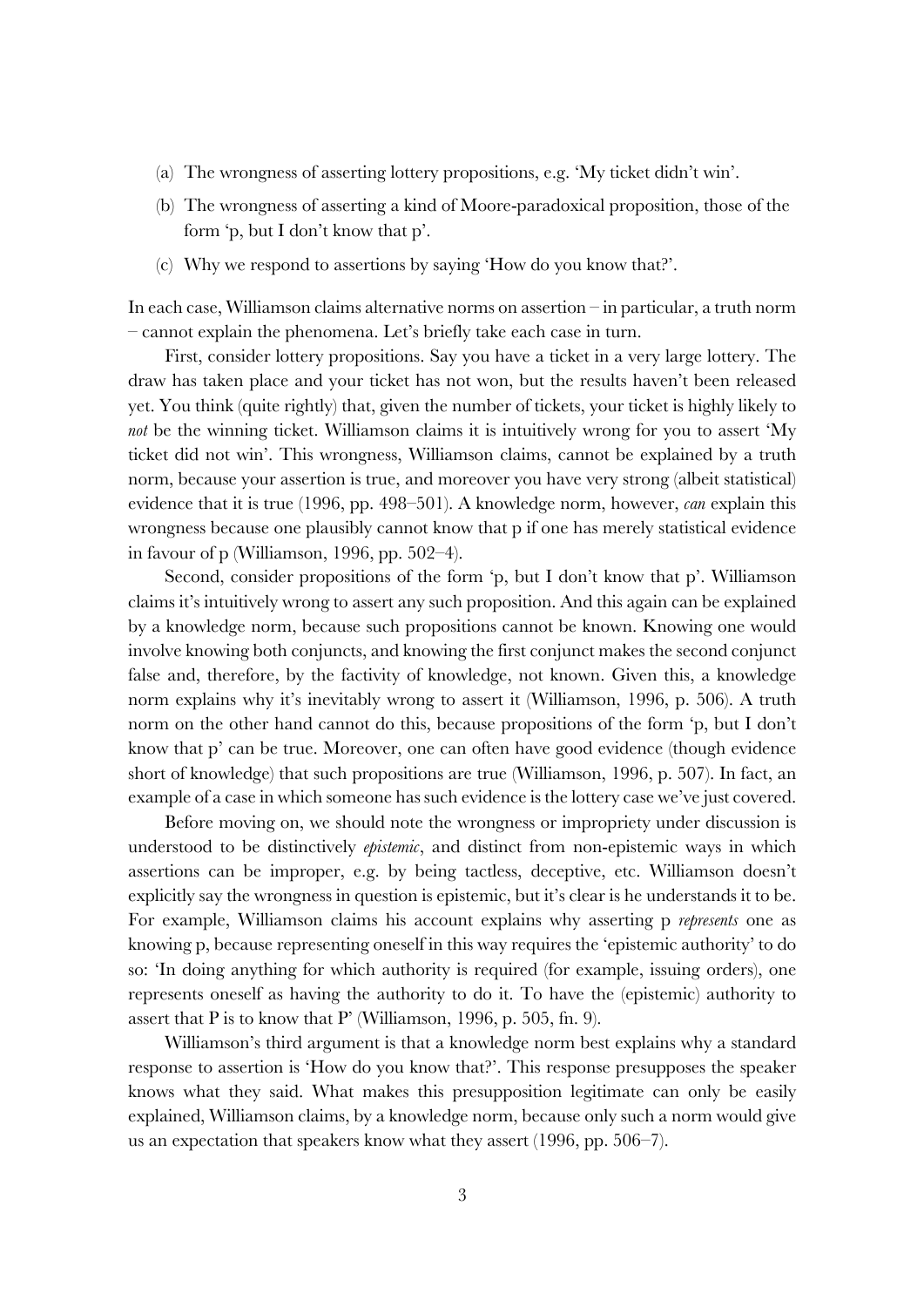Whilst more can be said about these arguments, all I have intended to do is illustrate the nature of the phenomenon Williamson appeals to, the intuitive wrongness of assertions and how we challenge them. This is because I'm going to argue that this is not the kind of phenomenon that requires a *sui generis* norm on assertion to explain it.

#### **3. The no-norm-on-assertion strategy**

We can show that the wrongness of the assertions Williamson discusses does *not* support SUI GENERIS NORM *if* that wrongness can be explained the combination of:

- (a) Psychological aspects of assertion, which make it the speech act that it is.
- (b) General norms not specific to assertion.

Explaining the wrongness of assertions in terms of these factors is what I call the 'no-normon-assertion strategy'.

In defending this strategy, I'll initially grant that the assertions Williamson discusses are indeed 'wrong', but I'll do this to show this wrongness doesn't support a *sui generis* norm on assertion. My argument still goes through if you don't share Williamson's intuitions, or if you don't think they shouldn't be explained by reference to knowledge. My claim is that whatever side we take in this first-order debate, it doesn't support a *sui generis* norm constitutive of assertion.

That describes the no-norm-of-assertion strategy in the abstract. Before I outline my version of it, I'll discuss three others that don't succeed.3 But I'll first make two caveats.

### **3.1. 1st Caveat: Only sincere assertions**

I will only explain why sincere assertions can be criticized in the distinctively epistemic fashion discussed in the norm-of-assertion literature. I won't attempt to explain, for example, why insincerely asserting a lottery proposition is wrong in a distinctively epistemic manner. Any wrongness in such an assertion can be explained in other terms, such as in terms of the wrongness of deception.

One might object to this for a couple of reasons. Firstly, one might claim it is *ad hoc*. Secondly, one might claim that a unified treatment of sincere and insincere assertions should be preferred on grounds of simplicity. After I've outlined my account, I'll answer both of these objections. There is, I will argue, no good reason to think the epistemic wrongness the norm-of-assertion literature discusses is common to both sincere and

<sup>3</sup> I won't discuss Cappelen's arguments against SUI GENERIS NORM (2011, sec. 4) because he doesn't give a version of the no-norm-of-assertion strategy. Rather than explaining the inappropriateness of assertions through other means, he raises doubts about whether the inappropriateness of assertions is a suitably stable phenomenon to be explained by a specific norm on assertion.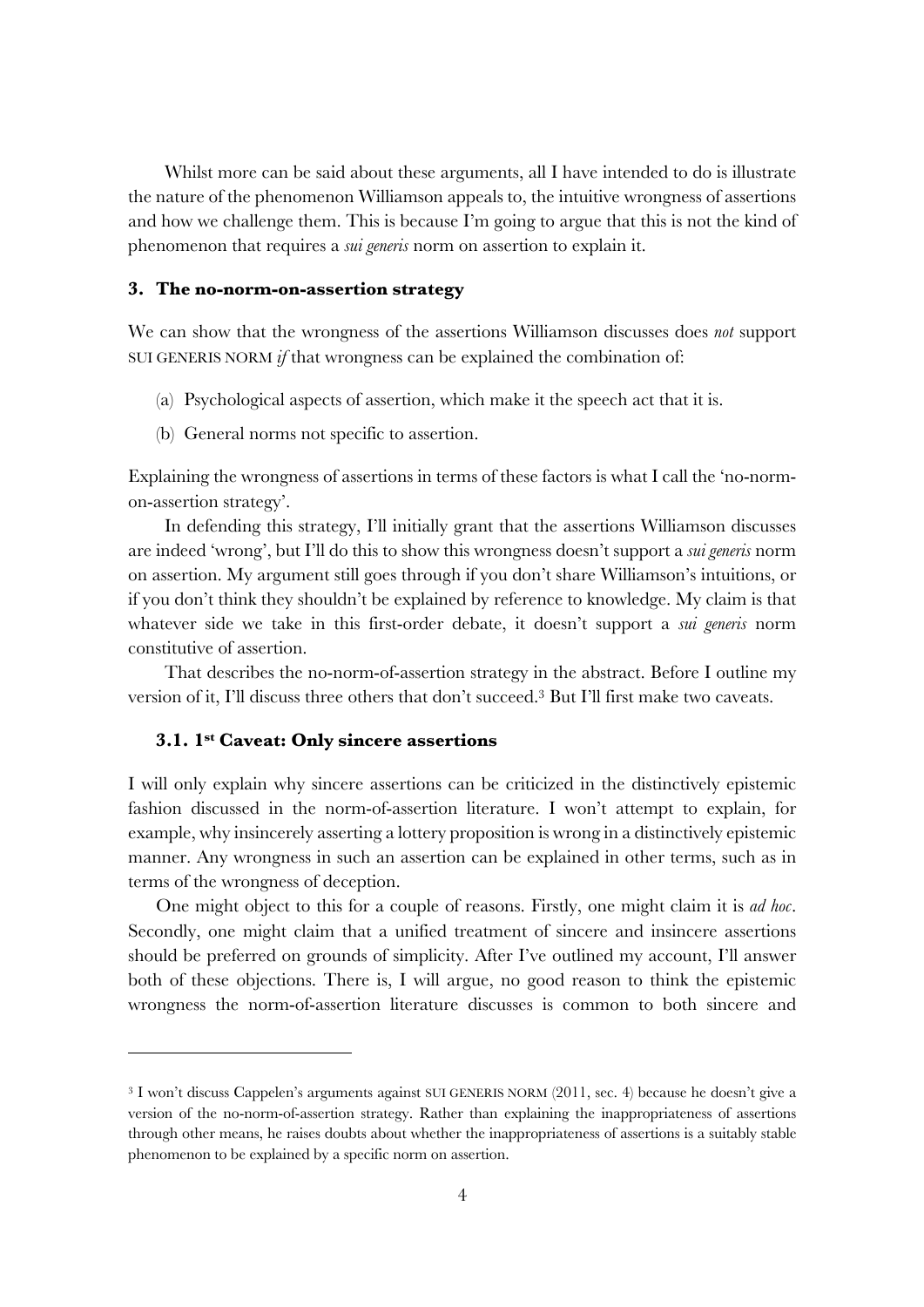insincere assertions. In fact, there is reason to deny this, because epistemic criticism looks out of place with insincere assertions, so the fact that my account treats insincere assertions differently is actually a point in its favour.

# **3.2. 2nd Caveat: The results for the norm-on-assertion literature**

I'll secondly note what my conclusion would mean for the contemporary debate about the norm of assertion. This debate has largely assumed the claim that I will be arguing against, i.e. that there is some *sui generis* and constitutive norm on assertion. The debate has been about *what* that norm prescribes. If I'm right, then the participants in this debate have been proceeding under a false assumption. They have been arguing about what the *sui generis* norm on assertion prescribes when there is no such norm.

However, the key moves in the debate can be transposed to terms consistent with my conclusion. It's uncontroversial that there is some epistemic norm on action, i.e. that one shouldn't act on epistemically faulty beliefs. The norm-of-assertion debate can and should instead be viewed as unpacking the sense of 'epistemically faulty' in that norm. Viewed like this, most of the moves in the dialectic can remain.

This is illustrated by the fact that uses of a norm on assertion often don't rely on that norm being *sui generis* and constitutive. Jessica Brown and Herman Cappelen make this point in reference to 'shifty' views of the semantics of 'knows', such as epistemic contextualism ('knows' depends on the context of attribution) and epistemic impurism ('knows' depends on how much is at stake). Each of these views have been defended on the grounds that the standards of appropriate assertion shift depending on the context (DeRose, 2002) and on the stakes (Hawthorne, 2004, sec. 2.4). Brown and Cappelen point out, quite correctly, that a knowledge norm can support these shifty views independently of whether it is *sui generis* and constitutive (2011, p. 11), and the same is the case if the standards of appropriate assertion stem from norms on action.

My account thus allows us to retain the plausible idea that how we challenge and criticize assertions is evidence for epistemological theorizing, but gives that idea a theoretical foundation even those sceptical of a *sui generis* norm constitutive of assertion can be happy with.

### **4. Three versions of the no-norm-of-assertion strategy that** *don't* **work**

Before I defend my version of the no-norm-of-assertion strategy, I'll first rule out three other versions. Although they don't work, the reasons why they fail point towards a version of the no-norm-of-assertion strategy that will work.

### **4.1. Pagin: norms on assertion are reducible to moral norms**

Peter Pagin claims that 'any linguistic phenomenon that can be explained by appeal to a knowledge *norm* can be equally well explained by appeal to the view that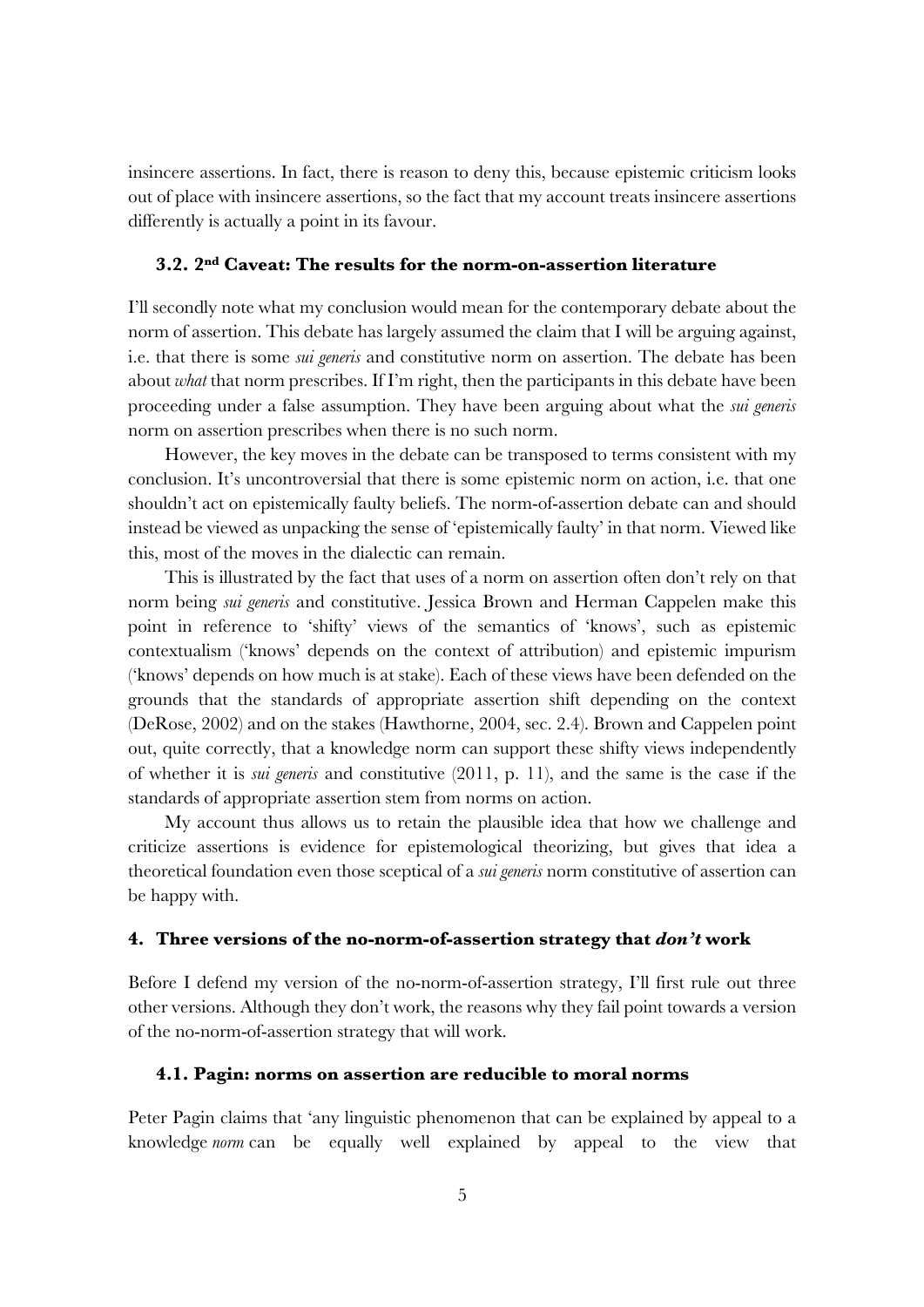asserters *represent* themselves as knowing what they say' when this is combined with nonassertion-specific norms (2016, p. 203). This means that the wrongness of asserting, say, a lottery proposition can be explained by 'the general moral norm that it is wrong to mislead hearers, e.g. by representing oneself as having knowledge' (Pagin, 2016, p. 203).

This is an instance of the no-norm-of assertion strategy because it attempts to explain the wrongness of assertions by appealing to:

- (a) A psychological feature of assertion: If A asserts that p, A represents themselves as knowing that p.
- (b) A non-assertion-specific norm: One ought not deceive.

This version won't work, however, because the wrongness of asserting a lottery proposition is thought, by both Williamson and other participants in the debate, to be a distinctively *epistemic* wrongness. A moral norm against misleading hearers doesn't look like it can explain a distinctively epistemic wrongness. Therefore, Pagin doesn't explain phenomena Williamson takes himself to be explaining.

At this point, Pagin could disagree about the phenomena, and claim that the wrongness of asserting a lottery proposition is not distinctively epistemic, but I won't pursue this approach here. I agree with Williamson that some assertions are wrong in a distinctively epistemic fashion. Furthermore, granting Williamson this allows a more dialectically satisfying response.

# **4.2. Williams: norms on assertion are reducible to norms on action and norms on belief**

Bernard Williams responds to Williamson's arguments for knowledge norm by claiming there are two ways of 'doubting' or 'objecting' to someone's assertion. *Either* one doubts that the person's assertion is true; *or* one doubts whether what the person asserted is really their belief. But Williams goes on to claim that 'These doubts or objections do not imply any distinct norm, involving the idea of authority, which is attached to the speech-act of assertion. The objections that the supposed expression of belief is insincere, or that the belief expressed may not be true, are appropriate simply in virtue of the nature of assertion as the direct expression of belief' (2002, p. 78).

These two 'objections' stem from Williams' psychological account of assertion: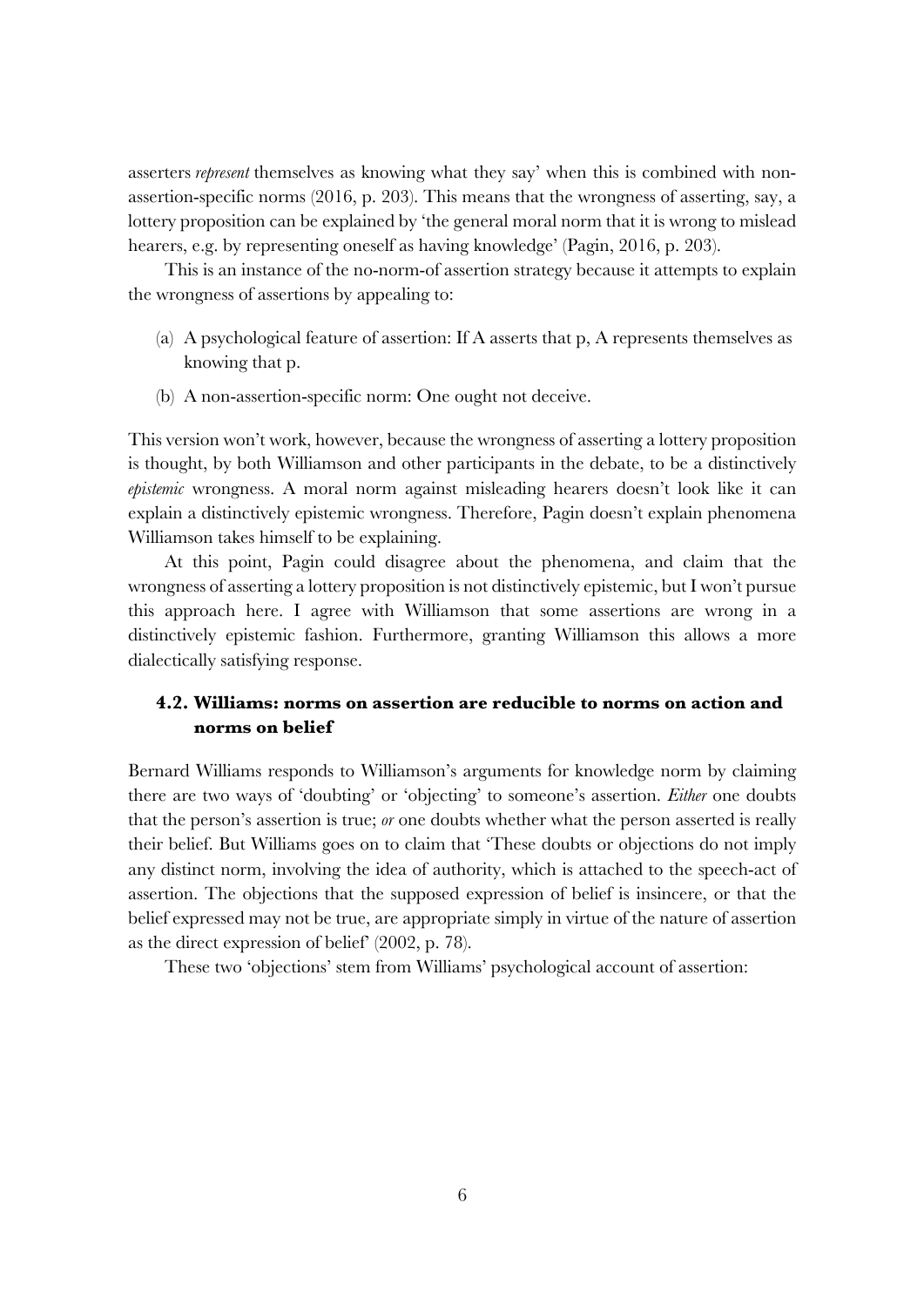(a) A psychological feature of assertion: A asserts that p when: A utters a sentence 'S', where 'S' means p, in doing which either A expresses their belief that p, or A represent themselves as believing that p (Williams, 2002, p. 74).4

This account's disjunctive structure gives us two ways to object to assertion. If it's an expression of belief, the belief expressed can be objected to as false. If it's a representation of belief, the action can be objected to as misleading. In Williams' terms, the asserter can fall short either with regards to the virtue of accuracy or the virtue of sincerity. In effect, we have the following norms:

(b) Non-assertion-specific norms: One ought not to have false beliefs; One ought not deceive.

And these norms explain our criticism of assertions without appeal to a *sui generis* norm on assertion.

How does William's response fare? It improves on Pagin's response in one respect, because one of Williams' two ways of 'objecting' to an assertion looks distinctively epistemic. 'Objecting' to an assertion because the belief expressed is not true does look like a distinctively *epistemic* objection, as it's commonly assumed that truth is an epistemic value. 5

Nevertheless, Williams' account also fails because, like Pagin, he has misidentified the phenomena to be explained, though in a rather different way. The problem is that the epistemic objection Williams claims one can make of an assertion – the objection that the belief expressed is not true – is not an objection to an assertion; it's only an objection to a belief. This means that it can't explain the relevant phenomena. Williamson takes himself to be explaining the wrongness of *assertions*, not the wrongness of beliefs expressed through assertion. As Williams recognizes (2002, p. 76), this kind of wrongness is at issue when one says 'You shouldn't have said that if you didn't know it [*or*: if it was false]'. If what is at fault is the asserter's false belief, or a belief which doesn't amount to knowledge, then we haven't found anything wrong with the assertion itself, which was what was to be explained (cf. Williamson, 1996, pp. 512–14).

<sup>4</sup> Williams' second disjunct actually is 'intends that the hearer comes to believe that the speaker believes that p', but for simplicity I've made it more like the psychological feature Pagin appeals to.

<sup>5</sup> Truth might not be the *fundamental* epistemic value, but Williams' account can easily be amended to account for this. We can thus set aside the fact that Williams – because he only discusses objecting to assertions by pointing out they are not true – fails to explain the wrongness of asserting, say, a lottery proposition. His account could explain such wrongness if we also supposed that one can criticize a belief if it doesn't amount to *knowledge*.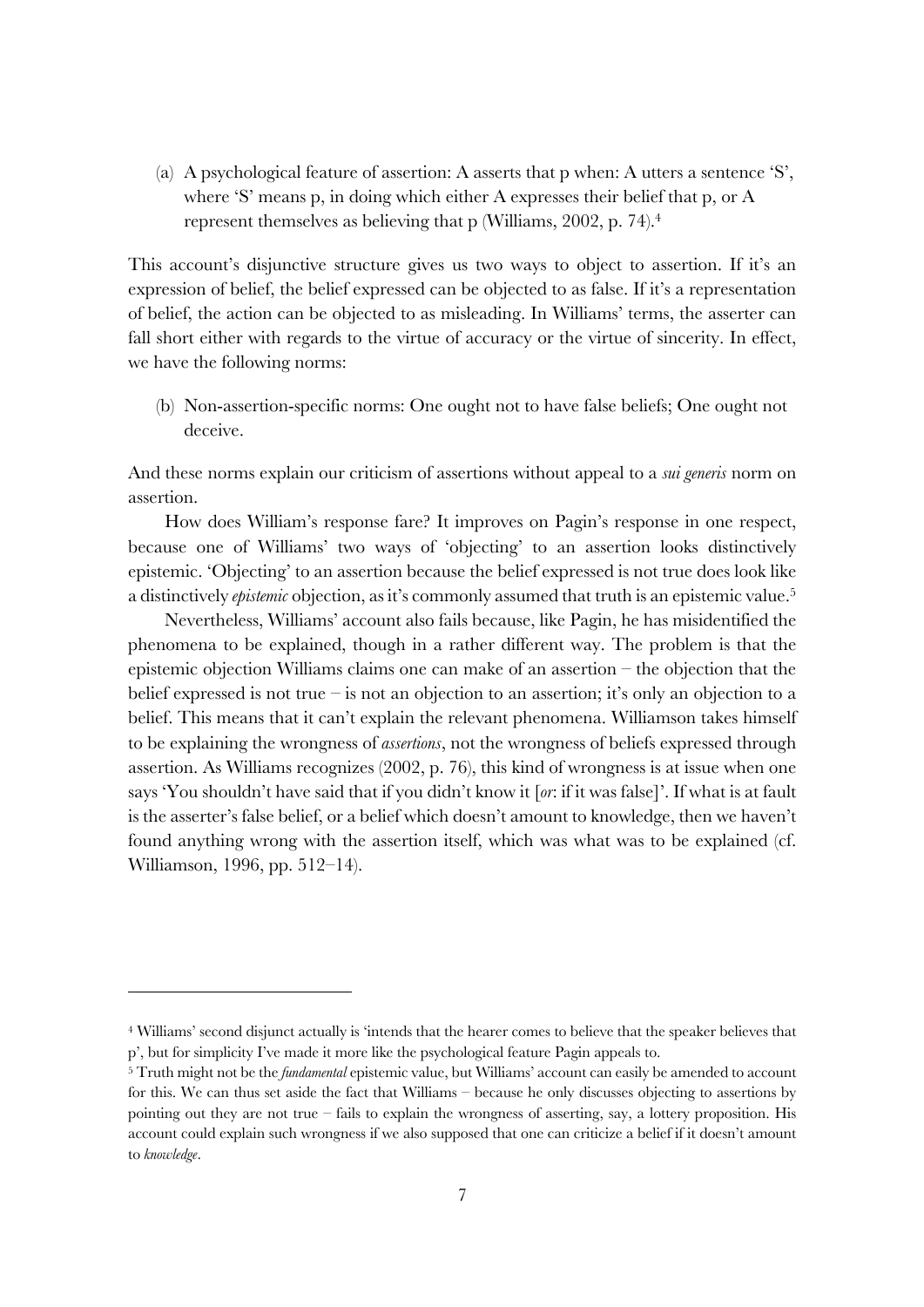# **4.3. Hindriks and Bach: norms on assertion are reducible to the combination of norms on action and norms on belief**

A third version of the no-norm-of-assertion strategy is to appeal to the combination of norms on action and norms on belief. The following derivation, given independently by Frank Hindriks (2007) and Kent Bach (2008, pp. 76–77), appeals to the combination of a knowledge norm on belief and a sincerity norm on assertion:

- (1) One must: believe that p only if one knows that p.
- (2) One must: assert that p only if one believes that p.
- (3) *Therefore*, one must: assert that p only if one knows that p.

This derivation might seem to avoid the flaws in Pagin's and Williams' accounts, but it faces a further objection. Specifically, Brian Ball has pointed out that the derivation equivocates between an epistemic 'must' in (1) and a moral 'must' in (2) (2014; for further defence, see Simion, 2019, sec. 3.1).

In response to Ball, Hindriks and Barteld Kooi point out that a term having two senses does not by itself suffice for the fallacy of equivocation. To truly equivocate, an argument needs to trade off the different senses illegitimately. And Hindriks and Kooi claim that Ball has not shown that their derivation does this (2014, pp. 90–91). While Hindriks and Kooi are correct about what equivocation requires, it doesn't seem correct that the burden of proof is on their opponents in the way they suggest. The alleged equivocation is that because of the different kinds of normativity embodied in the relevant 'musts' – i.e. epistemic in (1); moral in  $(2)$  – it doesn't follow from (1) and (2) that one 'must' assert p only if one knows that p in any one sense of 'must'. For that to follow, we would need auxiliary assumptions about the relationship between epistemic and moral normativity (just as if someone gave a similar derivation with a legal 'must' in one premise and a moral 'must' in another, we would need auxiliary assumptions about the relation between legal and moral normativity to see what follows). Given this, the burden of proof is plausibly on Hindriks and Kooi to show that their derivation does *not* equivocate. And the account I will offer certainly makes no such equivocation, as it will only appeal to a single (epistemic) norm on action.

# **5. My account: norms on assertion are reducible to epistemic norms on action**

The accounts put forward by Pagin and Williams both failed to account for the phenomena that Williamson is trying to explain. Pagin fails to identify norms that could explain the *epistemic* wrongness of certain assertions. Williams fails to identify norms that could explain the wrongness of *assertions*. These two failures point towards a successful version of the nonorm-on-assertion strategy, one which appeals to a distinctively *epistemic* norm on *action*, i.e.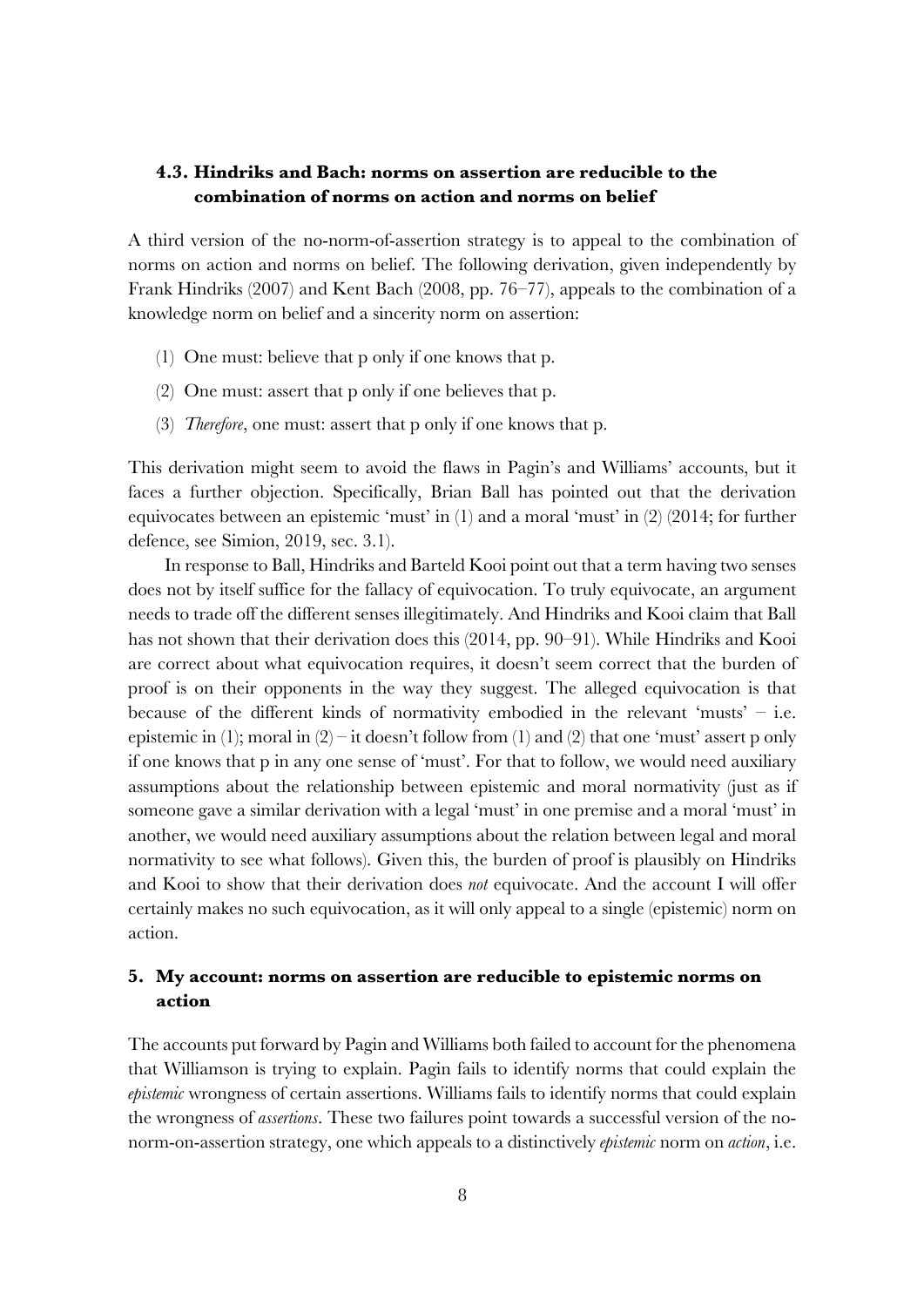a norm that one ought not to act on epistemically faulty beliefs. This norm can explain why assertions themselves are wrong in a distinctively epistemic fashion without appeal to *sui generis* norm of assertion.

This version of the no-norm-of-assertion strategy appeals to the combination of:

- (a) A psychological feature of assertion: If A sincerely asserts that p, in doing so A acts on the belief that p (at least for all assertions where epistemic criticism is appropriate).
- (b) A non-assertion-specific norm: One ought not to act on epistemically faulty beliefs.

Let's unpack each of these claims in turn.

My first claim is that making a sincere assertion that p involves acting on the belief that p. We can see why this is the case by initially highlighting how assertions are intentional actions done for reasons. There are a variety of ways of understanding what it is to act for a reason, though I'll appeal to Davidson's account which analyses this in terms of motivation by a 'primary reason', i.e. a desire and a means-end belief that jointly rationalize and motivate the action (Davidson, 1963, p. 686). A primary reason can typically be revealed by asking someone *why* they are doing something (or why they *did* something), as their response will typically either state or suggest the relevant primary reason. For example, if I ask you why you're going to the shops and you say 'I want some butter, and there's butter in the shops', you make manifest your primary reason for action, i.e. a desire *to get some butter*, and a belief *that you can get butter by going to the shops*.

Now not everyone agrees that motivating reasons for action are mental states. Others would say I'm motivated by the *fact* that I can get butter in the shops and the *goal* of getting butter (e.g. Alvarez, 2010, chaps. 4–5). I'll assume for simplicity that the motivation of action is to be understood in terms of Davidsonian primary reasons, though this doesn't affect my argument.6

But if the Davidsonian picture is assumed, it's clear that assertions are motivated by primary reasons just like any other intentional action. For example, say a tourist asks you where the station is, and in response you say 'The station is round the corner'. If you're asked why you said that, a natural response (assuming your assertion is sincere) would be

<sup>6</sup> My version of the no-norm-of assertion strategy could still be given, *mutatis mutandis*, if motivating reasons are facts. If motivating reasons are facts, epistemic criticism will still be appropriate if someone takes a mistaken course of action because they hold an epistemically faulty belief. The defender of the fact-based view will just deny this belief is the agent's reason for acting (for a discussion of how the fact-based view should understand an agent's reason in such cases, see Alvarez, 2018, pp. 3301–4). And if epistemic criticism of action is appropriate in such a case, a version of my account can be given.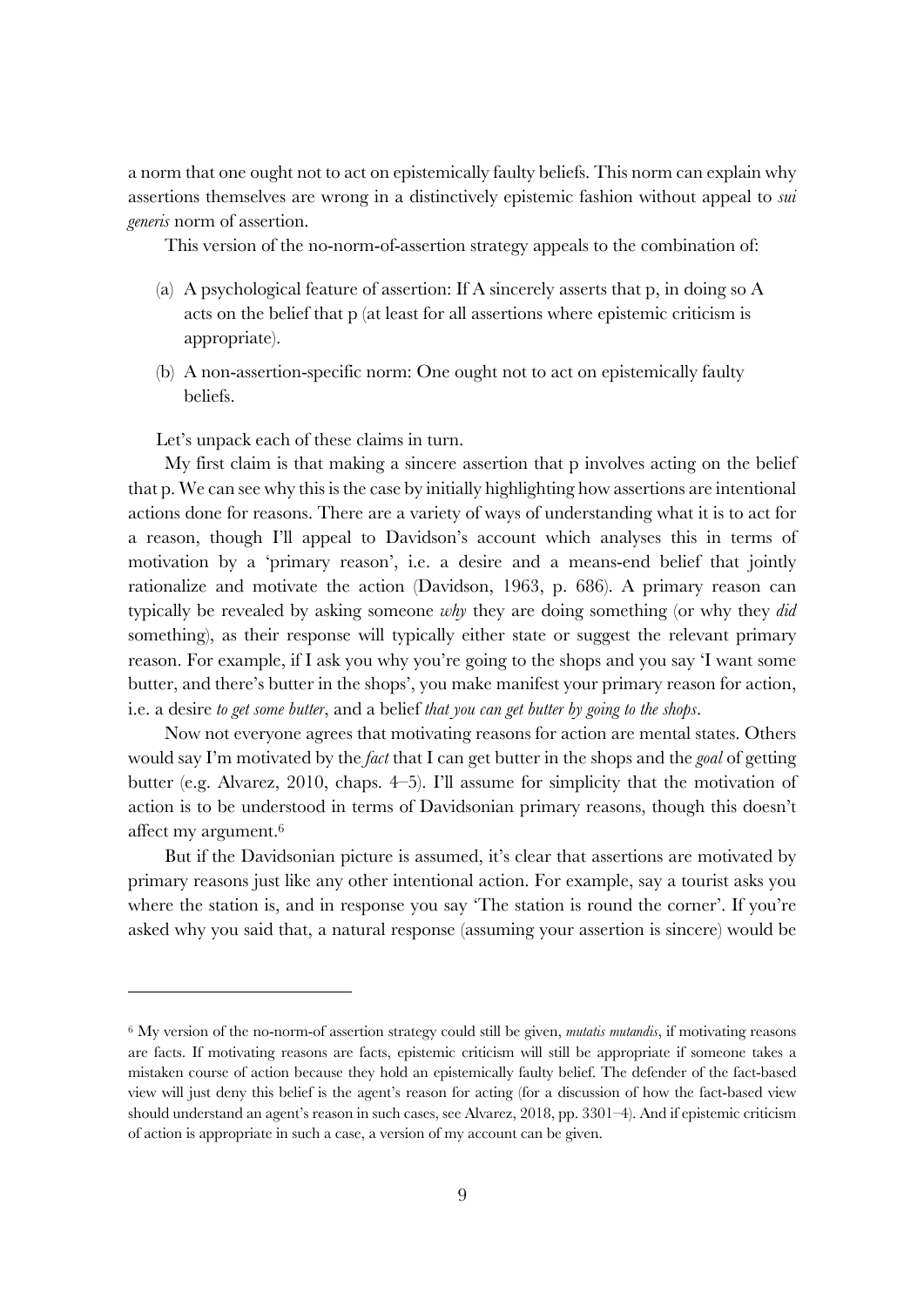something like 'She asked me where the station is, and the station is round the corner'. We can understand this in terms of the same kind of belief-desire pair motivating the assertion: a desire *to tell her where the station is* and the means-end belief *that you can do this by telling her that the station is round the corner*.

This doesn't yet get us the claim that the assertion involves acting on a belief with the content asserted – i.e. a belief *that the station is round the corner* – but it's a short step to that conclusion. This is because the means-end belief that *you can tell the stranger where the station is by telling her that it is round the corner* is itself based on the belief *that the station is round the corner*. And because of this, it is fitting to say that your assertion that the station is round the corner is, at least in part, motivated by a belief with the content asserted; this belief is *among* your reasons for action.

Now, of course, there may be other things you might cite as your reasons in this case. You might instead say 'She wanted to know where the station is, and I wanted to help', or 'She asked me directions', or even 'A good citizen helps out those in need'. In such a case, these different answers are not really in competition, and which will be given will often depend on what the questioner is after. The crucial thing is that however we understand your reasons, it's certain that among those reasons will be a belief that the station is round the corner. This is because, given what you are doing  $-$  i.e. giving directions  $-$ , and given you're doing this honestly and sincerely, we won't be able to make rational sense of your assertion unless we make reference at some stage to a belief that the station is round the corner.

Furthermore, while this is just one example, it's plausible that we will be able to say the same about all other assertions where the distinctive kind of epistemic criticism discussed in the norm-of-assertion literature is appropriate. All such assertions will plausibly involve acting on a belief with the content asserted. Now in the example I've given, you're *doing* something by asserting that the station is round the corner  $-$  i.e. you're giving directions – which meant that a belief that the station is round the corner is among your reasons for action. Now there are many other things one can do by making an assertion, where, if the assertion is sincere, a belief with the content asserted will be among your reasons for action. For example, in making an assertion, you could be giving financial advice, warning your child, arguing with your neighbour, instructing a class, or giving testimony in court. In all these cases, if the assertion is sincere, it will be motivated in part by a belief with the content asserted. My suggestion that in all cases of assertion where epistemic criticism looks appropriate, we'll be able to find something similar which you're *doing* by making the assertion that will mean that a belief with the content asserted is among your reasons for making the assertion.

The caveat is important. I am only claiming that this will be true of assertions of which epistemic criticism is appropriate. I'm not claiming that *all* assertions will be partly motivated by a belief with the content asserted. Firstly, and obviously, I'm not claiming this is true of insincere assertions. But this isn't problematic because, as I'll argue in the next section, epistemic criticism looks out of place with insincere assertions. Secondly, I'm not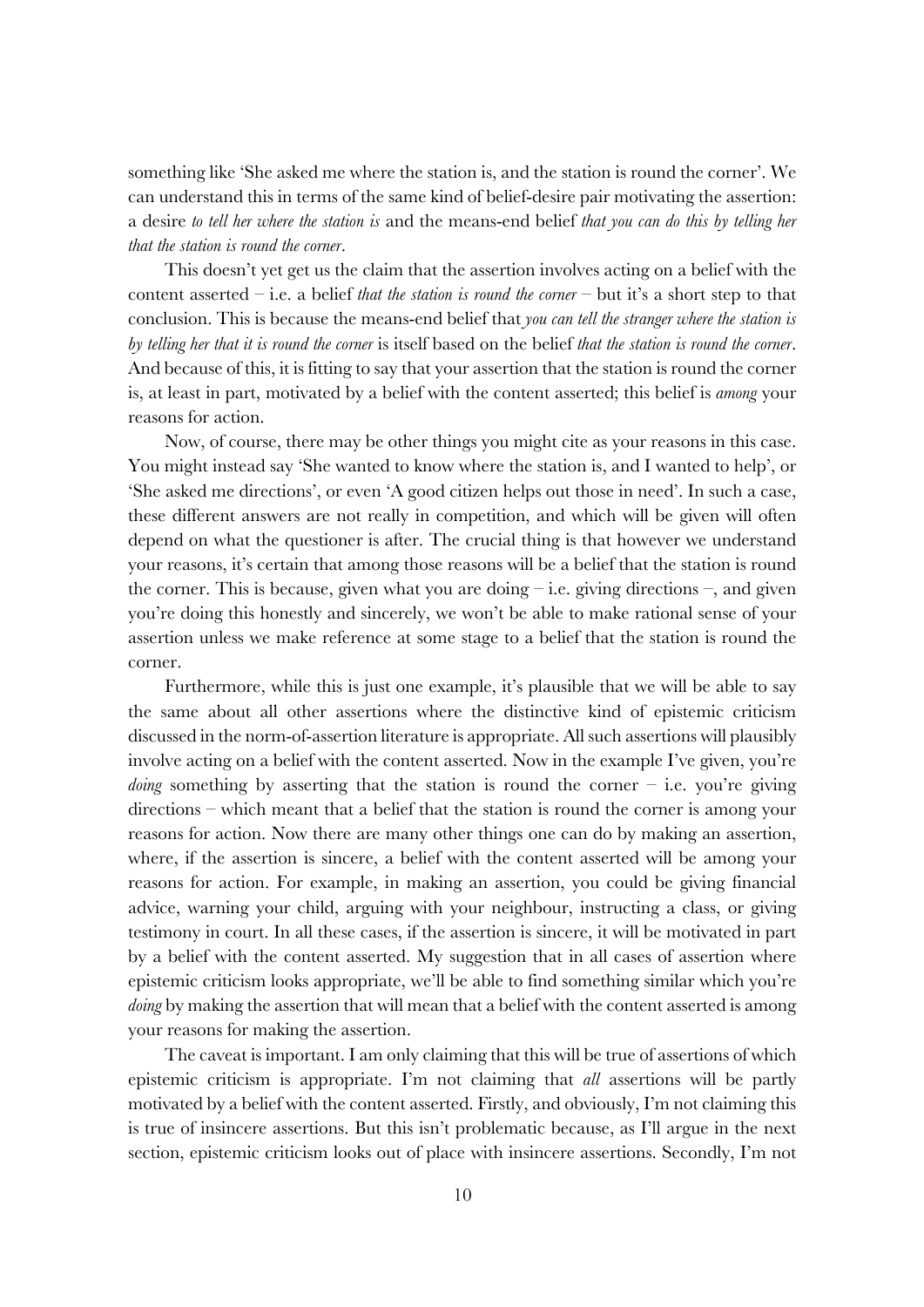even claiming that all sincere assertions are partly motivated by a belief with the content asserted. That claim may be true, but I'm not relying on it. I'm making the weaker claim that if epistemic criticism of an assertion is appropriate  $-i.e.$  if it's appropriate to say that someone isn't in a good enough epistemic position to assert what they did – then they will be *doing* something by making that assertion, and that action will be partly motivated by a belief with the content asserted.

Let's now move on the second element of my account, a norm that one shouldn't act on epistemically faulty beliefs. It seems uncontroversial that actions are subject to *some* norm of this kind. We can see this by recognising two ways we can criticize an action, which again can be illustrated by reference to the primary reason that motivated the action. On the one hand, we can criticize the action by focusing on the desires or goals that led to it; on the other hand, we can criticize the action by focusing on the beliefs that led to it.

We can illustrate these two kinds of criticism with an example from recent British politics. In April 2017, the Conservative Prime Minister Theresa May called an early general election. May's stated aim was that an increased majority would 'strengthen her hand' for the upcoming negotiations about the UK's departure from the European Union. The Conservatives lost their overall majority in the election, and had to form a minority government. One could criticize May's calling of a snap election in two ways:

'Theresa, you shouldn't have called a snap election. You didn't need an increased majority to strengthen your hand for Brexit negotiations.'

'Theresa, you shouldn't have called a snap election. You didn't have sufficient evidence that you would increase your majority.'

The first criticism focuses on the desire or goal that led to May's action (the desire to strengthen her hand for Brexit negotiations). The second focuses on the belief that led to it (the belief that she would increase her majority). This second kind of criticism can be prudential; we could object that May didn't have sufficient evidence that a snap election was a good way to achieve *her* goals. But this second kind of criticism can also be moral, e.g. we could add to our second criticism of May 'You negligently led the country into uncertainty'.

This second kind of criticism – whether prudential or moral – is an epistemically orientated criticism of an action. It is not just criticism of the *belief that led to the action*, but criticism of action itself which focuses on the belief that led to it. If the above criticism is warranted, it's not appropriate to say 'She shouldn't have thought that, but given that she did, we can't blame her for doing what she did'. Rather, it is criticism of the *action itself* – calling a snap election – an action we criticize as careless or negligent.

The fact that this is criticism of action and not just criticism of belief can be highlighted by the fact that we treat people who act on unjustified beliefs differently from those who merely hold unjustified beliefs without acting. For example, someone who acts on an unreasonable belief that someone is below the age of consent  $-$  e.g. someone who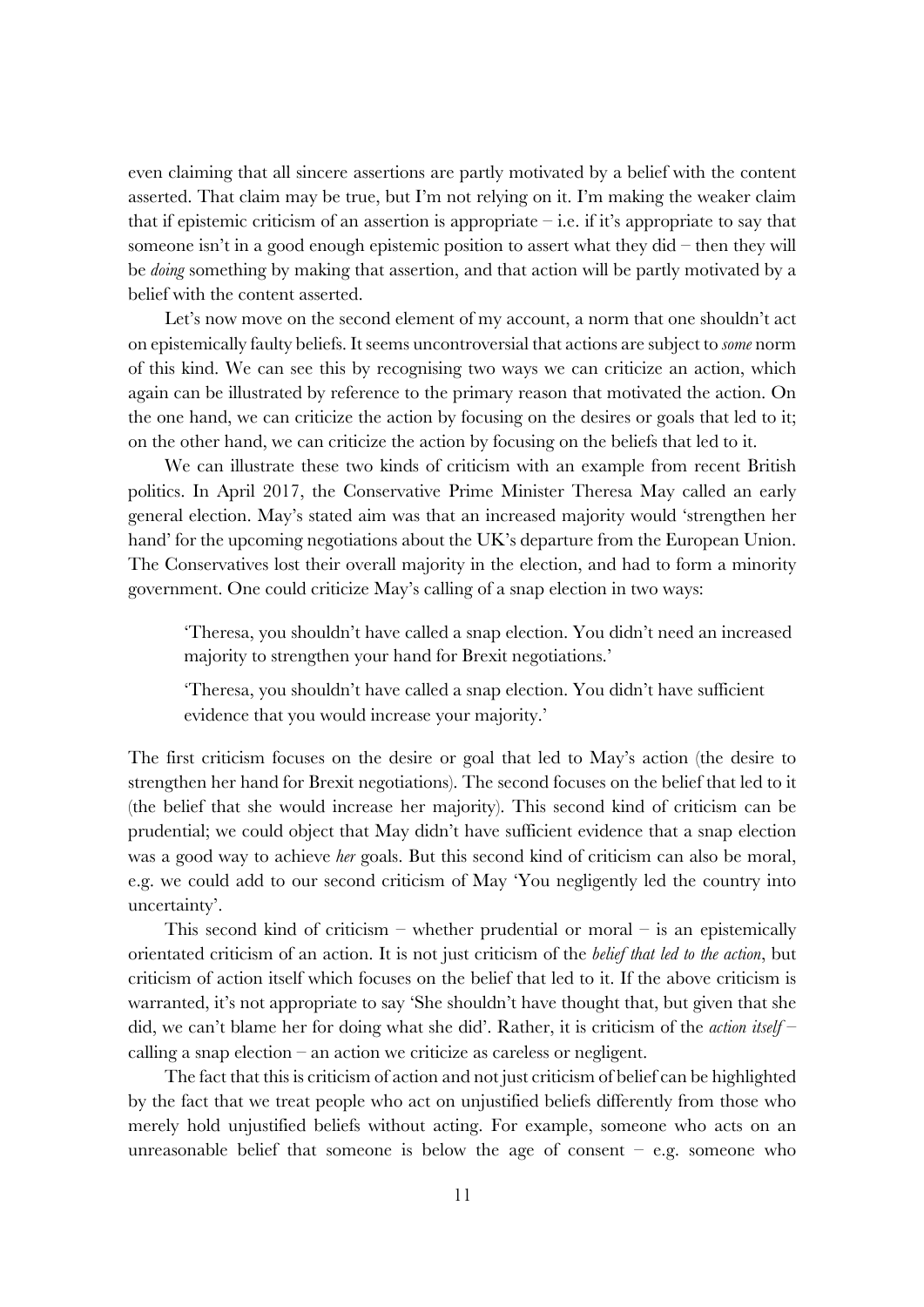unreasonably believes their sexual partner is over the age of consent when they are not – can, in English law, be prosecuted for a sexual offence. <sup>7</sup> Someone who merely has the unreasonable belief commits no offence. And the same is true for all other cases of negligence in criminal and tort law; you need to act on the faulty belief in order for there to be a case against you. And this surely tracks our common-sense moral thinking. Acting on an unreasonable belief is a different and more serious matter than merely having a such a belief. This suggests that the kind of criticism I've outlined above is not just criticism of the belief that led to the action – otherwise acting on the belief shouldn't make a difference – but is a distinct, epistemically-orientated criticism of action.

The fact that we criticize actions in this way indicates that there is what I'll call an 'epistemic norm on action', i.e. a norm that one ought not act on epistemically faulty beliefs. Other things might be called 'epistemic norms on action', which should be distinguished from this. For example, there might be things we ought to *do* – such as gathering evidence, doing experiments, etc. – to satisfy purely theoretical, epistemic aims. This is not what I mean by 'epistemic norm on action'. My claim is that part of our moral and prudential appraisal of actions is distinctively epistemic in that it focuses on whether the beliefs that led to the action were epistemically faulty.

That suffices to outline the two elements of my account – the fact that assertion is an action and the fact that there is some epistemic norm on action. These two facts, I claim, can explain the phenomenon Williamson appeals to  $-$  the intuitive wrongness of certain assertions. This means this this phenomenon is not best explained by a *sui generis* norm that is constitutive of assertion.

I'll explain why starting with my tourist example, before moving on to the assertions Williamson discusses. In my example, your assertion that station is round the corner was jointly motivated by a desire *to tell the tourist where the station is* and the belief *that you can do this by telling her that the station is round the corner*, which was in turn based on the belief *that the station is round the corner*. Given this, one can criticize the action – the assertion – by focusing on either the beliefs or desires that motivated it. On the one hand, we can criticize you, and say 'You shouldn't have said that', on the basis that the station isn't round the corner, or you don't know that it is, or you don't have good evidence that it is. On the other hand, we could criticize you, and say 'You shouldn't have said that', on the grounds that the 'tourist' was clearly a terrorist seeking to blow up the station. Because an assertion is an intentional action, we can criticize it by appealing to two different kinds of non-assertion specific norms, a) a norm that one shouldn't act on epistemically faulty beliefs, and b) a norm that one shouldn't help terrorists.

We can now return to Williamson, who claims KNOWLEDGE NORM best explains:

<sup>&</sup>lt;sup>7</sup> The Sexual Offences Act 2003,  $\S89(c)(i)$ ,  $10(c)(i)$ .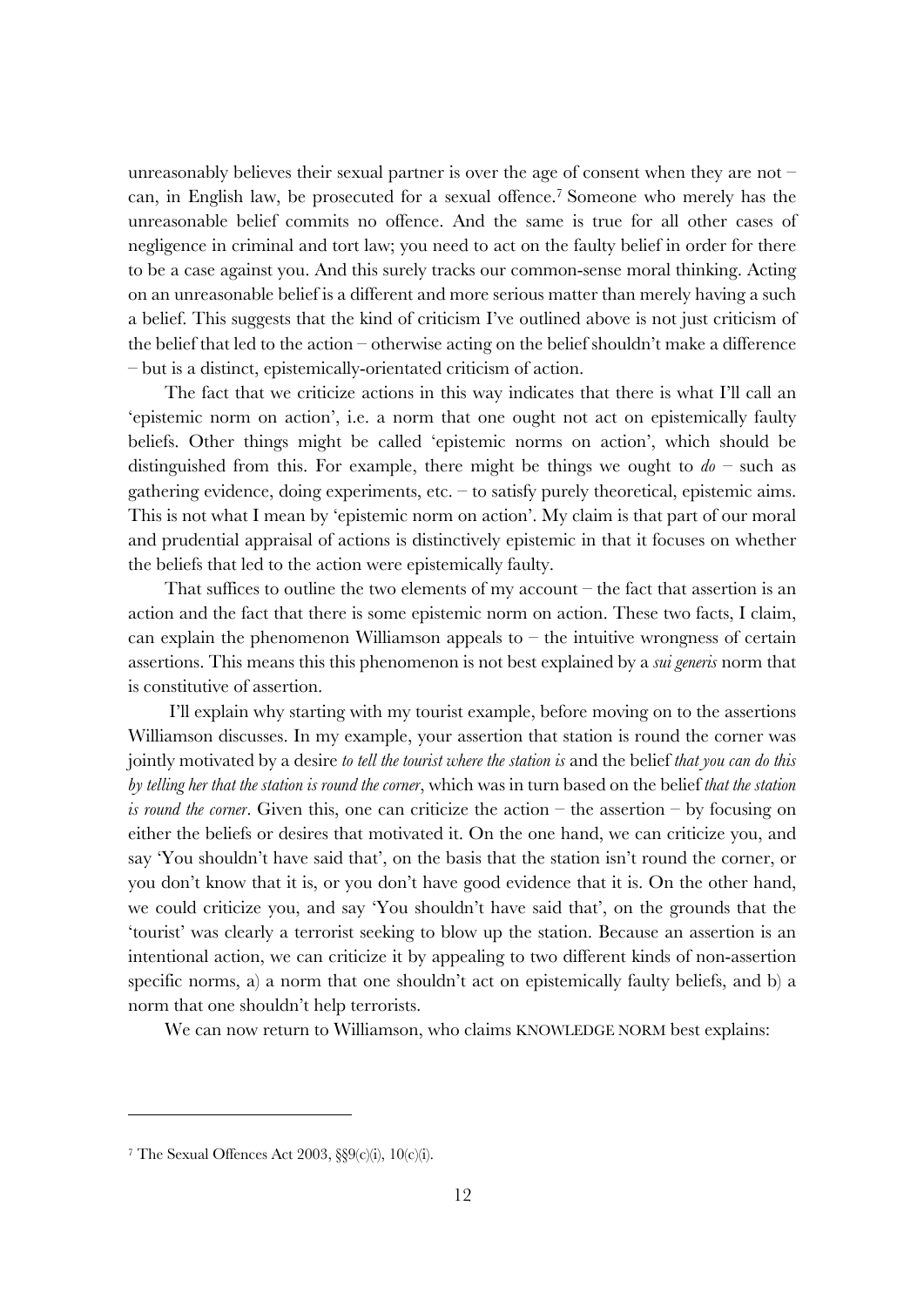- (a) The wrongness of asserting lottery propositions, e.g. 'My ticket didn't win'.
- (b) The wrongness of asserting a kind of Moore-paradoxical propositions, those of the form 'p, but I don't know that p'.
- (c) Why we respond to assertions by saying 'How do you know that?'.

As I've said, I'm claiming only *sincere* assertions of these propositions exhibit a distinctive epistemic wrongness, and any wrongness in *in*sincerely asserting these propositions should be explained by practical norms against deception. I'll defend this latter claim in the next section, but let's restrict our attention to sincere assertion for now.

If the assertions in question are sincere, then the three cases Williamson appeals to can be explained by an epistemic norm on action, i.e. a norm that one shouldn't act on epistemically faulty beliefs. However, this norm is deliberately generic, and in order to explain these cases, we need to unpack the sense of 'epistemically faulty' which figures in it. So let's for the moment assume the following norm which unpacks this in terms of knowledge:

KNOWLEDGE NORM ON ACTION: One ought not to act on a belief that p unless one knows that p (Hawthorne, 2004, pp. 29–30; Hawthorne and Stanley, 2008).

If we assume this epistemic norm on action, the wrongness of the assertions Williamson discusses is easily explained, given what I've said about motivation.

Let's start with (a) and (b). If what I've said so far is right, for any sincere assertion of a lottery proposition or a proposition of the form 'p, but I don't know that p' where epistemic criticism is appropriate – i.e. any case where the speaker can be criticized for not being a good enough epistemic position to assert what they did  $-$  the speaker will be doing something in part motivated by a belief with the content asserted. Given this, such assertions of either of these kinds of propositions will violate KNOWLEDGE NORM ON ACTION. One will be *doing* something that is careless or negligent. So KNOWLEDGE NORM ON ACTION can explain the wrongness of these assertions.8

We can say much the same about (c). Responding to assertions by saying 'How do you know that?' presupposes that the speaker knows what they assert, and Williamson claimed a knowledge norm on assertion can explain why this expectation is legitimate. If this is correct, then KNOWLEDGE NORM ON ACTION would be equally capable of explaining why this expectation is legitimate, if the assertion in question is sincere.

<sup>8</sup> One may claim that it's not *always* negligent to act on a belief that doesn't constitute knowledge – by, say, selling one's ticket if one is offered a decent price – but maintain that it's still wrong to assert the lottery proposition. This does not undermine my account, however, as acting on the belief (by selling the ticket) and asserting the lottery proposition are two different ways of acting on a belief, and there is more to gain in relation to one than in relation to another (I discuss such cases further in §6.2).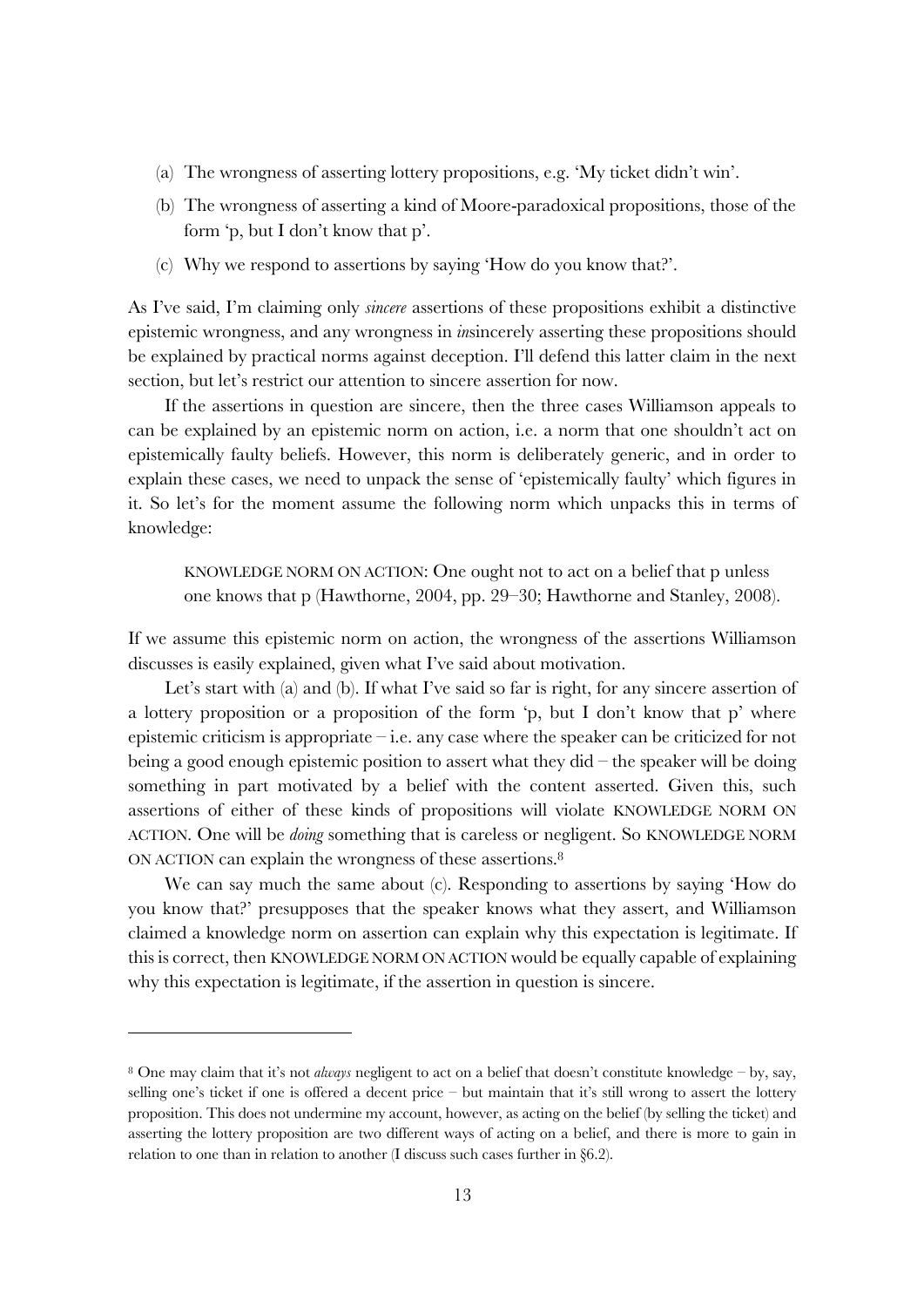A knowledge norm on action can therefore explain these three cases just as well as a knowledge norm on assertion. However, my fundamental claim can be generalized further, and also applies to alternative norms on assertion, like the following:

TRUTH NORM: One ought not to assert p unless p is true.

JUSTIFICATION NORM: One ought not to assert that p unless one is justified in believing that p.

You might defend these alternative norms because you don't share Williamson's intuitions, or because other cases favour these norms over a knowledge norm. Or you might you agree with Williamson's intuitions, but think, *contra* Williamson, that these intuitions are in fact better explained by a truth (Weiner, 2005) or justification norm (Kvanvig, 2009). My fundamental point – that the wrongness of assertions can be explained by norms on action – still holds. Suppose Williamson's opponents are correct, and the wrongness of assertions should be explained by reference to truth or justification rather than knowledge. My claim is that this explanation should be done in terms of alternative norms on action, such as:

TRUTH NORM ON ACTION: One ought not to act on a belief that p unless p is true.

JUSTIFICATION NORM ON ACTION: One ought not to act on a belief that p unless one is justified in believing that p.

These norms on action can provide the requisite explanation because any sincere assertion that p which it looks appropriate to criticize epistemically will be motivated by a belief that p. Therefore, if the wrongness of assertions can be explained by alternative norm on assertions, then it also can be explained by these alternative norms on action. Any sincere assertion that violates a truth norm on assertion will violate the corresponding truth norm on action, and the same will be the case for any putative norm on assertion.

This is what also allows us to transpose the moves in the norm-on-assertion debate to the question of what epistemic requirements there are on action. My aim in this paper is not to take a side in this first-order debate. My claim is that whatever side we take in this first-order debate, the explanation can be done in terms of epistemic norms on action rather than *sui generis* norms on assertion. And if this is the case, the debate on the norms of assertion does not – and *could* not given the kind of phenomena appealed to – show that there is a *sui generis* norm on assertion.

### **5.1. What about insincere assertions?**

I've said throughout that I will treat insincere assertions differently, and that I would only explain how sincere assertions can be wrong in a distinctively epistemic fashion. In other words, on my account, it's only to a sincere assertion that one can object to by saying 'You shouldn't have said that if you didn't know it' (or with some alternative epistemic criticism).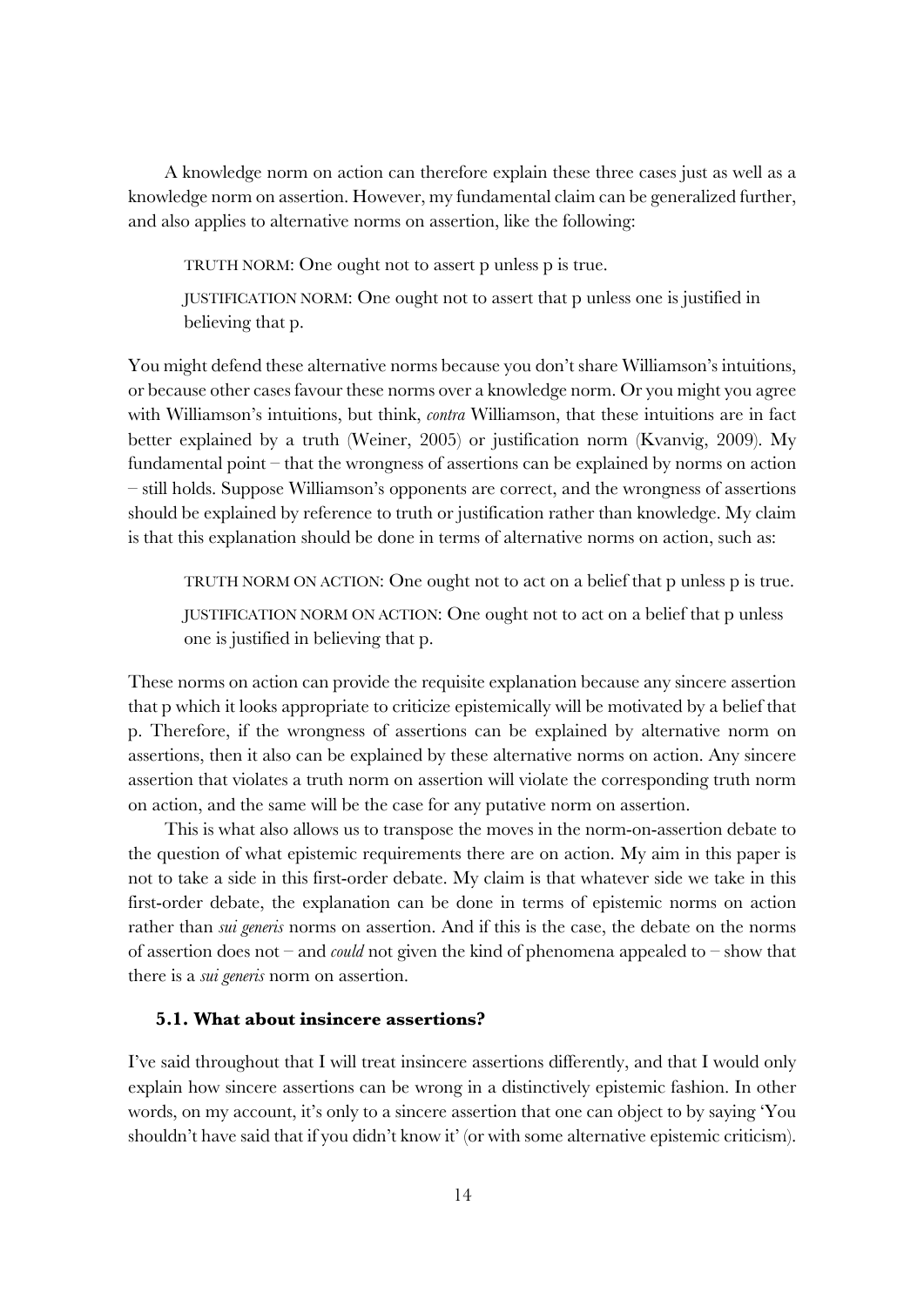This doesn't mean that insincere assertions can't be wrong, it just means we have to explain their wrongness in other terms, for example by practical norms against deception.

The defender of a *sui generis* norm on assertion may object to this point. They may simply claim it's intuitively inappropriate to assert that p if one does not know p, whether or not one is sincere. They also may claim that this means that a *sui generis* norm on assertion has an advantage over my account with respect to simplicity, in that it provides a unified explanation of sincere and insincere assertions alike.

We can say two things in response. Firstly, with regards to simplicity, it's not really clear that an explanation appealing to a *sui generis* norm on assertion is simpler than my account. This is because such an explanation appeals to a distinctive and *sui generis* norm on assertion, whereas my account just appeals to norms on action we have independent reason to believe in. In this respect, my account is simpler.

Secondly, and more importantly, it doesn't actually look like insincere assertions manifest the distinctively epistemic inappropriateness Williamson appeals to a norm on assertion in order to explain. This also answers the version of the objection which appeals simplicity, as it means that the inappropriateness of sincere and insincere assertions do *not* in fact demand a unified explanation.

Treating insincere assertions differently would be problematic if insincere assertions of the relevant propositions – lottery propositions and propositions of the form 'p, but I don't believe that p' – did indeed look wrong or inappropriate in the distinctively epistemic manner discussed by the norm-on-assertion literature. But this doesn't look like it's the case. Insincere assertions of these propositions do not look *epistemically* wrong. Say you assert 'My ticket didn't win' to someone who's pressuring you to hand over your ticket, with a view towards making them look elsewhere. Say you say 'I was born in England, but I don't know that', not because you think it's true, but in order to make it seem like you have an annoying counterexample to a philosopher's theory. In these cases, it looks out of place to say 'You shouldn't have said that if you didn't know it'. Furthermore, in the case of outright lies this criticism looks very strange. Surely if someone's lying, then whether or not they *know* what they are saying is true seems irrelevant, and surely the reason why they should (or should not) be criticized for telling the lie are to be found elsewhere.

Further support is provided by cases when one *should* tell a lie. White lies – minor lies which save hurt or offence – are often such cases. Lying in cases where telling the truth would enable others' wrongdoing are definitely such cases. An example of this second kind is lying to a Nazi by saying you are *not* hiding Jews under your floorboards when you in fact are. This kind of case, more often discussed in moral philosophy, is appealed to as an objection to Williamson by Hindriks (2007, 402). The problem is that if there is a *sui generis* norm on assertion – whether a knowledge, truth, or justification norm – then by lying to the Nazis you have violated that norm and your assertion is inappropriate in a distinctively epistemic fashion. This is highly implausible. It sounds very strange to say that such an assertion is *epistemically* inappropriate or, to in the way that Williamson puts it, that you lack the 'epistemic authority' to assert that you are not hiding Jews under the floorboards.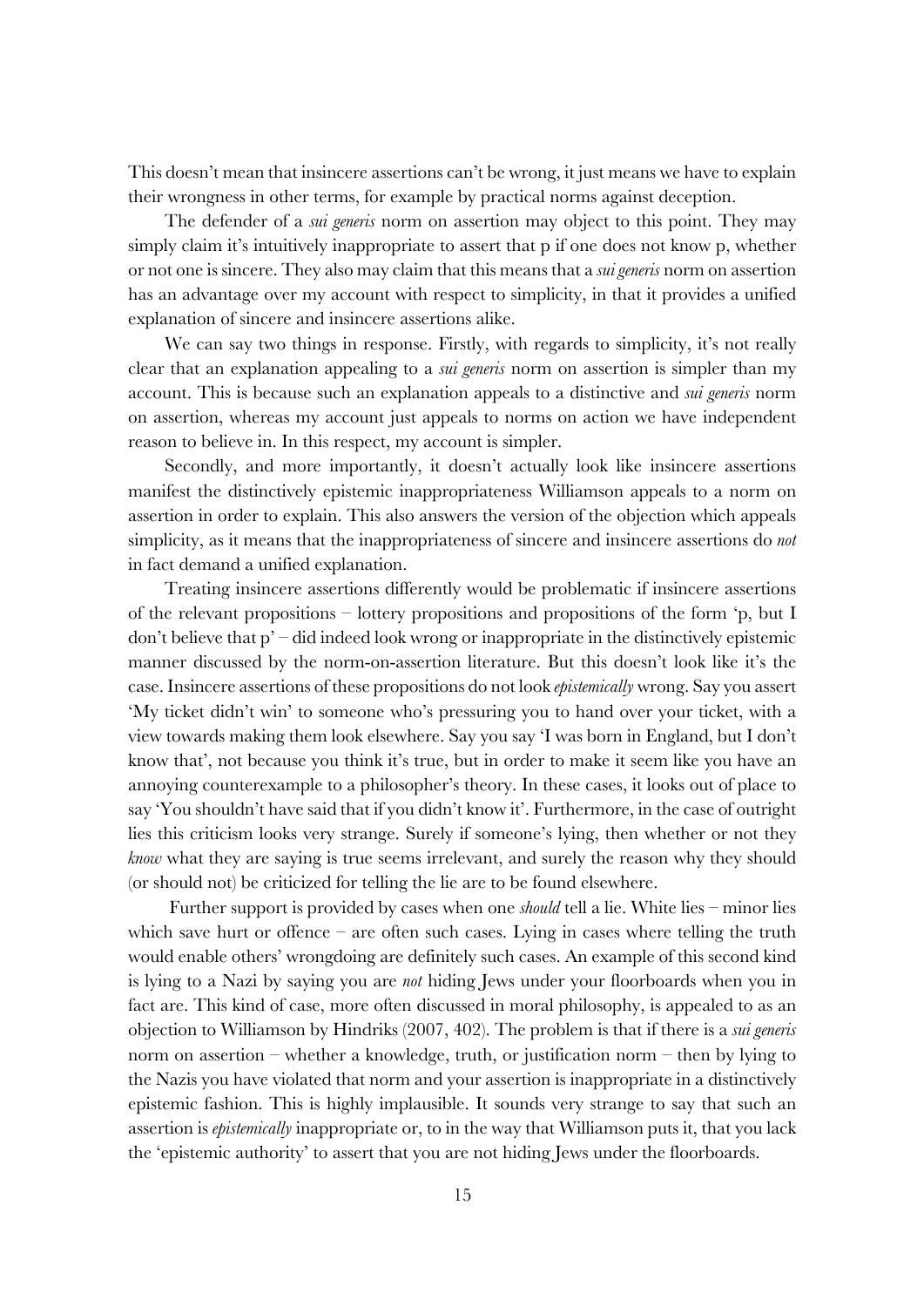There is a response Williamson would likely give here. This is to claim that the knowledge on norm on assertion is only a *pro tanto* obligation, one that can be trumped by other more serious obligations, and that in the Nazi case the knowledge norm is trumped by more important considerations.9 This response is given by Ball:

[I]t is always *pro tanto* wrong to lie, even if it is not ultimately wrong, all things considered. On the assumption that assertion is governed by an *unrestricted* knowledge norm we have the resources at our disposal to explain this fact – that it violates this norm, we may say, counts against an act morally, but without any such unrestricted norm in place, it is unclear how this fact can be accounted for, if at all. (Ball, 2014, p. 81)

This response is not plausible. Even if we grant that lying is always *pro tanto* wrong, a knowledge norm doesn't provide a good explanation of that. It mischaracterizes the nature of the wrongdoing in lying, because it makes the underlying wrongdoing primarily epistemic  $-i.e.$  on this picture, lying would wrong because it involves asserting what you're not in a good enough epistemic position to assert. This surely mischaracterizes the wrong in lying. Even if we grant that you do *something pro tanto* wrong in lying to the Nazi, it's not plausible that the wrong is asserting something you're not in good enough epistemic position to assert. The fact that you don't know that you are not hiding Jews under your floorboards just looks *irrelevant* to whether or not you should say that you are. If there is any *pro tanto* wrong in lying to the Nazi, it's surely the wrong of deception. The fact that a course of action is deceptive plausibly always counts against it to at least some degree, and thus deception plausibly is a *pro tanto* wrong. But we can say all this without appealing to any *sui generis* norm on assertion.

The knowledge norm being a *pro tanto* obligation does not, therefore, provide an answer to my key claim, that the distinctively epistemic criticism discussed in the norm-onassertion literature looks out of place with insincere assertions. This is because insincerely asserting what you don't know just doesn't look epistemically wrong, even *pro tanto*. Given this, the fact that my account entails that epistemic criticism is out of place with insincere assertions is actually a point in its favour.

<sup>9</sup> Williamson would likely respond in this way, as Hindriks points out (2007, p. 402), as he claims that cases where urgency requires you to say something you know you don't know 'do not show that the knowledge rule is not the rule of assertion; they merely show that it can be overridden by other norms not specific to assertion' (Williamson, 1996, p. 508).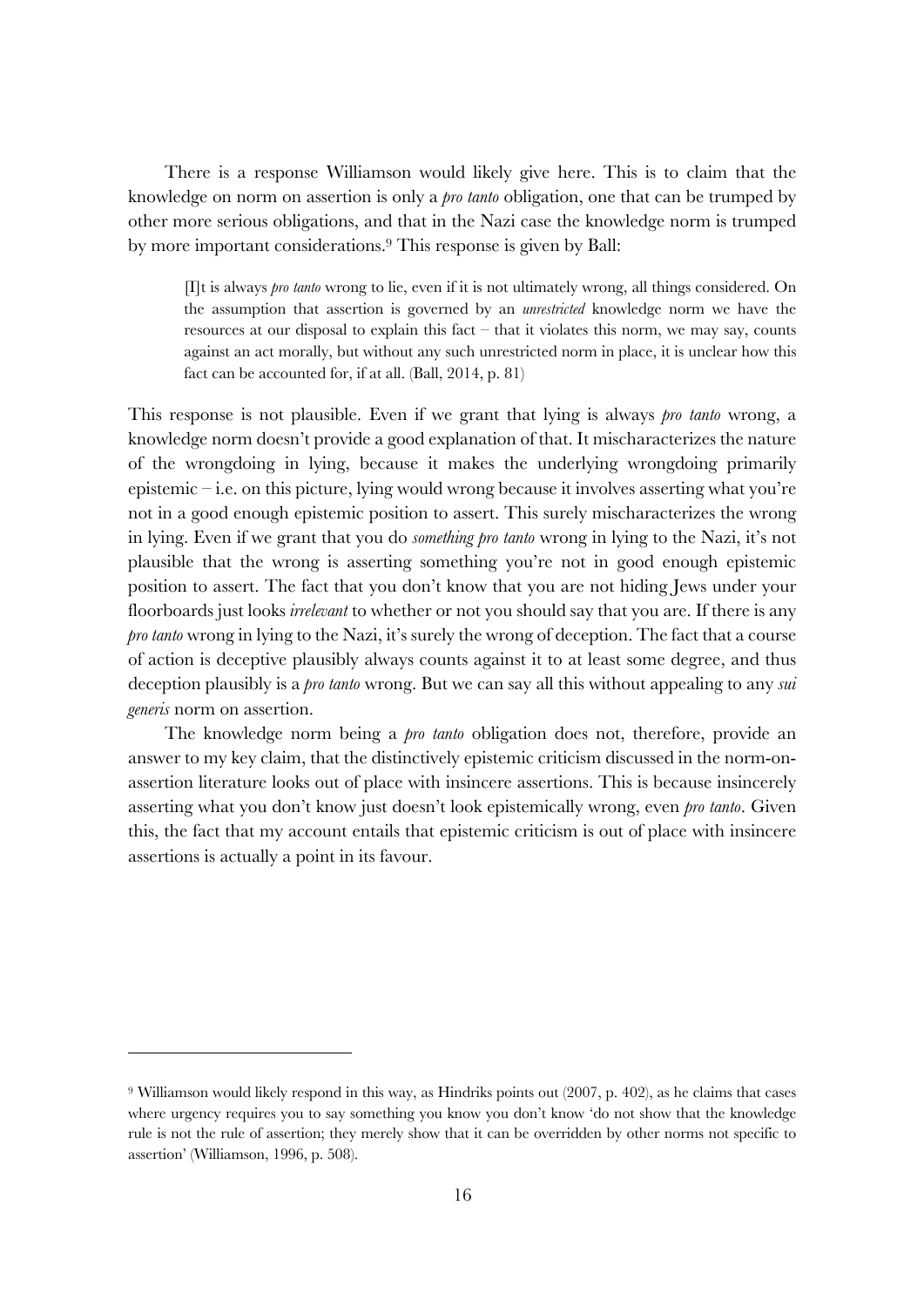### **6. Objections and Replies**

### **6.1. Epistemically (in)appropriate assertions without belief?**

My account claims that epistemic propriety only applies to sincere assertions  $-$  i.e. when one believes what one asserts. If I'm right, then there shouldn't be any case of epistemically (in)appropriate assertion without belief.

Jennifer Lackey claims there are such cases. Her putative example, originally put forward as a counterexample to a knowledge norm on assertion, is a creationist teacher, Stella, who does not believe in evolutionary theory because of her Christian faith. Despite her faith, however, Stella regards her duty as a teacher to present what is best supported by the evidence, which she admits includes the truth of evolutionary theory. As a result, she asserts in her biology class 'Modern day *Homo sapiens* evolved from *Homo erectus*' (Lackey, 2007, p. 599). Lackey claims that Stella's assertion is 'evidentially impeccable' (2007, p. 600). If Lackey is correct, this is a case of epistemically appropriate assertion not motivated by a belief with the content asserted.

I don't think Lackey's example is problematic. There are two points to make in response to it. Firstly, it looks quite plausible to accept it's a case of appropriate assertion, but deny, *pace* Lackey, that it's a case of *epistemically* appropriate assertion. The appropriateness of the assertion might instead stem from practical or moral requirements on being an educator, and the fact that Lackey mentions Stella's conception of her duties in setting up the case is revealing in this respect (cf. Reynolds, 2017, pp. 153–54).

Secondly, while my account can't say Stella's assertion is epistemically appropriate, it can explain why some of her alternative options would be epistemically *in*appropriate*.* This is because if she either asserts that evolutionary theory is false or omits teaching evolutionary theory on the basis of her creationist beliefs, that would be acting on an epistemically faulty belief, and would violate the epistemic norm on action.

Therefore, we can say that our positive assessment of Stella stems from the combination of Stella's morally admirable commitment to her duties as teacher together with the fact that she avoids potential epistemic *in*appropriateness. That seems plausible, given it's hardly an uncontroversial core case of epistemically appropriate assertion.

#### **6.2. Arguments against 'commonality'**

I've claimed that the epistemic appropriateness of assertions and actions have the same underlying explanation. Jessica Brown has called this claim 'commonality'. I'll now answer some arguments against this claim: three from Brown, and a fourth from Mona Simion.

Brown's first two arguments are directed against the claim an epistemic norm on action can explain the epistemic propriety of actions simply because assertions are actions. Brown's first objection to this explanation is that asserting that p is only one way to act on p. One may act on p by asserting 'p' sincerely. One may act on p by lying and asserting 'not-p' if one has the goal of misleading one's audience. A misleading assertion, Brown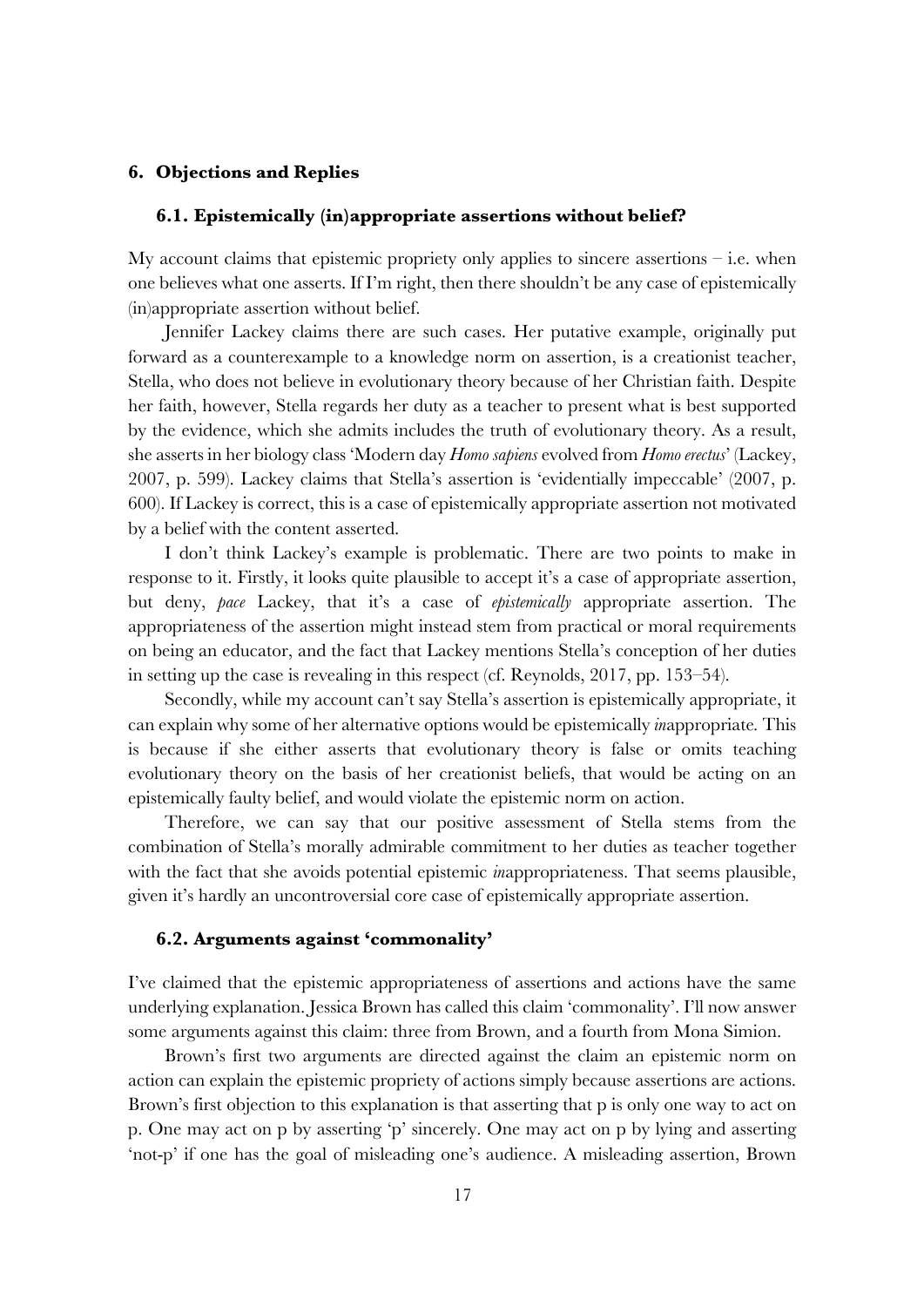claims, may be an epistemically appropriate action (2012, pp. 131–34). This is correct, but unproblematic for my account, which treats sincere and insincere assertions differently; only *sincere* assertions, I've argued, are ones where there is epistemic propriety to be explained.

Brown's second objection is that some speech acts have epistemic requirements that differ from assertion's, a point made by Williamson (1996, p. 496). Some speech acts have weaker requirements than assertion. Brown's examples are surmising that p and asking whether p. Other speech acts have stronger requirements, such as swearing that p. Brown takes this to show that the fact that an assertion is an action does not by itself explain the epistemic appropriateness of assertions (2012, p. 131).

It is again correct that other speech acts are appropriate in different circumstances from assertion. However, my account can deal with this, largely because it appeals to how assertions are motivated.

Let's start with surmising and asking. Surmising looks like it won't be motivated by a belief that p, but by some other state, such as a belief that p might be the case, or a suspicion that p is the case. Likewise, typical instances of asking whether p are requests for information one doesn't already have, and so won't be motivated by a belief that p. *A fortiori*, they won't be instances of acting on an epistemically faulty belief. Some cases of asking whether p may be motivated by a belief that p. For example, a teacher may ask a student whether Kennedy was the last American president to be assassinated, when the teacher knows he was, in order to test the student's knowledge. This is a case of asking whether p motivated by a belief that p, but it's not problematic for my account. If by asking whether p, you're testing whether a student knows that p, that's something you shouldn't do unless you know that p. What is needed to undermine my account is a case of asking whether p which is both a) plausibly motivated by a belief that p, and b) is *not* a case where one shouldn't ask whether p if one doesn't meet the relevant epistemic requirements on action. It's unclear that there are such cases.

Let's now move on to swearing. The first thing we can say is that many instances of swearing that p will not motivated by a mere belief that p, but by a stronger doxastic attitude like being sure or certain that p. If that's the case, then any stronger epistemic requirements can stem from acting on the stronger attitude. However, it doesn't look like all instances of swearing will be motivated by a stronger doxastic attitude. Consider a boy who's trying to inform the townsfolk about an approaching wolf, but none of them believe him because he has a history of lying. Such a boy might swear that a wolf is approaching, not because he's sure or certain that there is a wolf, but just in order to try and improve his chances of being believed. This looks like a case of swearing motivated by mere belief.

In response, I think we should dispute Williamson's initial claim that swearing has a higher *epistemic* requirement than assertion. The requirements on swearing that p certainly are more stringent in the sense that the audience has a greater right of complaint if p turns out to be false. But we shouldn't automatically conclude that this stems from a higher epistemic requirement. Compare the parallel case of promising. If I promise you that I'll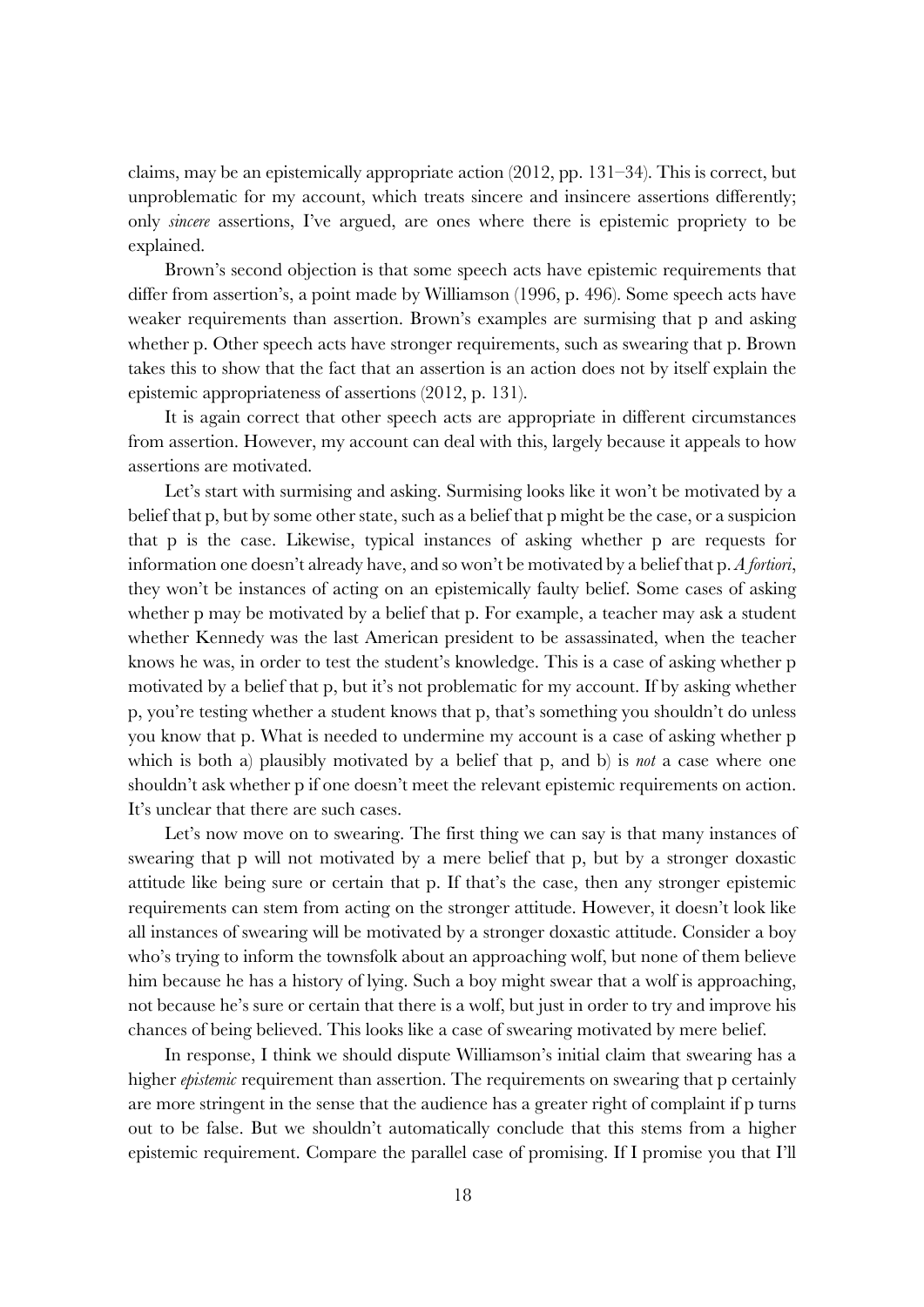make dinner, you have a greater right of complaint if I fail to make dinner that if I merely asserted that I would. But this doesn't stem from promising requiring me to be in a better epistemic position with regards to whether I'll make dinner; rather, it's because promising, in being the normative power that it is, involves *granting* you a greater right of complaint. It seems plausible that swearing is somewhat similar to promising in this regard. Swearing that p plausibly is something like staking one's reputation on p's being the case – think of the phenomena of swearing 'before God' or 'on my mother's life'. If this is correct, cases of swearing motivated by belief are unproblematic for my account. The fact that swearing is staking one's reputation on p's being the case can explain why the audience has a greater right of complaint on its own, and without appealing to swearing having distinctively epistemic requirements greater than assertion's.

Brown's third and final argument against commonality is that high and low stakes, she claims, can affect the epistemic appropriateness of assertion and action differently. Brown gives a series of examples to support this, but it will suffice to discuss one. Brown gives the case of Sally, who's waiting for a train home. Express and non-express trains leave from the platform she's waiting at, and while she'd prefer an express train, it wouldn't be a disaster if she got a non-express. On the basis of checking the timetable, she believes the next train is an express. Brown claims that Sally is in a good enough position to act on the belief that the next train is an express, but need not be in a good enough position to assert that it is. In particular, Brown claims that if a stranger explains to her it is crucial for him to get an express, Sally does not look like she's in a good enough epistemic position to assert that the next train is an express (Brown, 2012, p. 140). This case, Brown claims, shows the epistemic appropriateness of acting on p may depend on what is at stake for the *agent*, whereas the epistemic appropriateness of asserting that p may depend on what is at stake for the *audience*. This would undermine my account as it would mean the epistemic standards on action and (sincere) assertion don't march in step.

Such cases do not undermine my account. We can accept that Sally's action  $-$  of getting on the train – is epistemically appropriate even though her assertion – that the next train is an express – is not without denying that the standards of epistemically appropriate assertion stem from norms on action. This is because the action of getting on the train and the action of asserting that the next train is an express train are *different actions*, and more is at stake in relation to one action than in relation to the other. Because more is at stake in relation to Sally's action of asserting that the next train is an express, because the stranger really needs to get an express, the epistemic standards on that action will be higher. Because less is at stake in relation to Sally's action of getting the train, because it doesn't matter as much to Sally, the epistemic standards on that action will be lower. And the epistemic standards on the assertion need not always be higher; if the roles were reversed and Sally really needs to get the express but the stranger does not, then she may be in a position to assert, but not to get on the train. The important point is that these are just cases in which there are two different ways of acting on a belief, and more is at stake in relation to one than the other. Such cases do not undermine my account. If anything, they support it.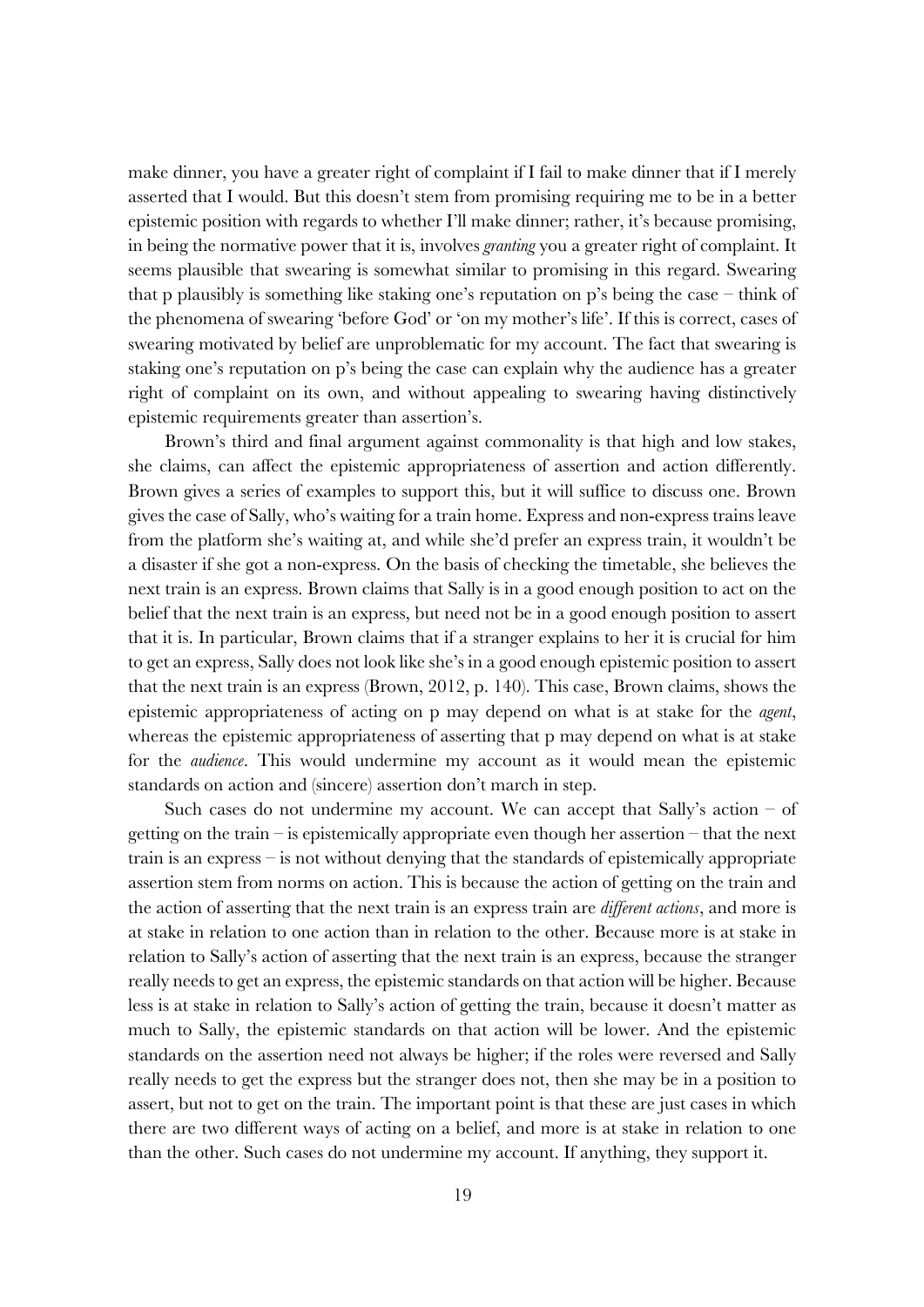Let's now move on to Simion's objection to commonality. Simion claims that norms on assertion cannot be explained by a norm against acting on epistemic faulty beliefs, because the latter is not genuinely epistemic. Simion claims it is 'pretty obvious' that a norm against asserting what you don't know is 'a genuinely epistemic norm', but a norm against acting on epistemically faulty beliefs, she claims, is merely a norm 'featuring epistemic content' such as a norm against dancing to songs you don't know (2019, p. 1960). If a norm against acting on epistemic faulty beliefs isn't a genuinely epistemic norm, Simion claims, it can't explain a genuinely epistemic norm on assertion.

Simion's objection can be answered by recasting my key claim in her terminology. I have argued that the supposed evidence for a *sui generis* norm on assertion – the intuitive wrongness of assertions – doesn't require a genuinely epistemic norm to explain it; a norm featuring epistemic content suffices. If this is the case, then, *pace* Simion, it's not obvious that assertion norms are genuinely epistemic norms as she understands this. Now Simion does argue for the claim that norms on assertion are genuinely epistemic norms, on the grounds that assertion, she claims, has a distinctively epistemic function (2019, sec. 4). And while I can't go into those arguments here for want of space, I don't need to in this context. This is because if one has to provide *arguments* that the wrongness of assertions does not stem from a norm that merely features epistemic content, that vindicates my key claim: independent argument is required before the intuitive wrongness of assertions provides any support for a specific *sui generis* norm on assertion.

### **7. Conclusion**

Our practices of criticizing and challenging each other's assertions do not, therefore, support a *sui generis* norm constitutive of assertion. Is there any other good argument for such a norm? I haven't argued that there isn't. But my suggestion would be not to bother trying to give one. This is because, somewhat counterintuitively, a *sui generis* norm is not really central to the issues discussed in the norm-of-assertion literature. Arguments about whether assertion is subject to a knowledge, truth, or justification norm can largely be transposed to the debate about the epistemic requirements on action. We can and should forget about a *sui generis* norm of assertion. Doing so results in a more accurate picture of how what we should and shouldn't say falls within – and relates to – the more general category of what we should and shouldn't do.10

<sup>10</sup> I would like to thank to Bernard Salow, Sophie Archer, Lucy Campbell, Claire Field, Simon-Pierre Chevarie-Cossette, Max Kiener, and an anonymous reviewer from *Philosophy* for comments on previous drafts. I am also grateful to audiences at Cambridge, Southampton, and Birkbeck, as well as to Nikhil Krishnan, Sophie Archer, and Lucy Campbell, for helpful discussion of the ideas in this paper.